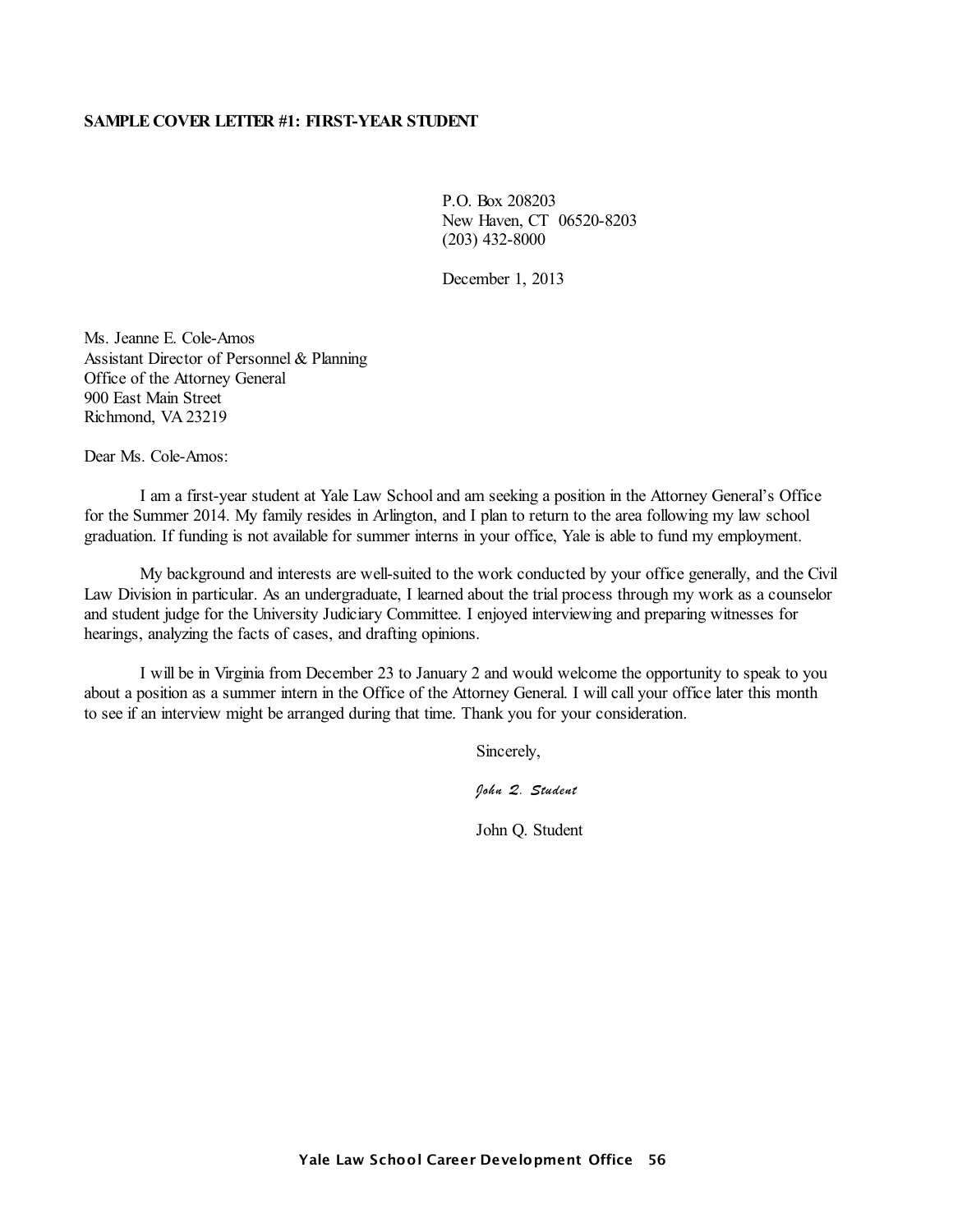## **SAMPLE RESUME #1: FIRST-YEAR STUDENT** (Font: Times New Roman, 11 pt.)

# **JOHN Q. STUDENT**

john.student@yale.edu

# **CURRENTADDRESS PERMANENTADDRESS**

P.O. Box 208203 10035 Arrow Drive New Haven, CT 06520-8203 Arlington, VA 22111 (203) 432-8000 (703) 555-1212

# **EDUCATION**

| YALE LAW SCHOOL, New Haven, Connecticut |                                                 |  |  |  |
|-----------------------------------------|-------------------------------------------------|--|--|--|
| J.D. expected, June 2016                |                                                 |  |  |  |
| <i>Activities:</i>                      | Yale Journal on Regulation, Editor              |  |  |  |
|                                         | Asian Pacific American Law Students Association |  |  |  |

**UNIVERSITY O F VIRGINIA**, Charlottesville, Virginia

| B.A., summa cum laude, History and Economics, May 2013. GPA 3.89             |
|------------------------------------------------------------------------------|
| Phi Beta Kappa                                                               |
| Duncan Clark Hyde Award for Highest GPA in Economics Department              |
| Distinguished Majors Program in Department of History                        |
| Extremism in the Pursuit of Liberty: Activism in the ACLU in the Late 1960's |
| Jefferson Literary and Debating Society                                      |
|                                                                              |

# **EXPERIENCE**

#### **LOWENSTEIN PRO JECT WITH WO RLD HEALTH ORGANIZATIO N**, Yale Law School Fall 2013 *Volunteer*

Conduct legal research and draft materials for publication on organization's website. Topics of articles include refugee rights and international health issues.

# **SO UTHEASTERN RURAL MENTAL HEALTH CENTER,** University of Virginia Summer 2013

*Research Assistant* Revised and critiqued articles in preparation for submission to professional journals. Collaborated with researchers investigating physical and mental health care among rural, minority and impoverished populations in Virginia.

#### **UNIVERSITY JUDICIARY CO MMITTEE**, University of Virginia

*Student Judge* 2012-2013

Heard cases, conferred with counselors, drafted rulings, and implemented sanctions for violations of the University Standards of Conduct.

*Counselor* 2011-2012 Counseled students accused of violating University Standards of Conduct through trial process. Investigated facts, interviewed and prepared witnesses, and determined case strategy in preparation for trial. Represented students at trial by examining witnesses and arguing before the judiciary committee.

# **SKILLS/INTERESTS**

Proficient in Spanish. Enjoy marathon running and playing drums.

#### Yale Law School Career Development Office 57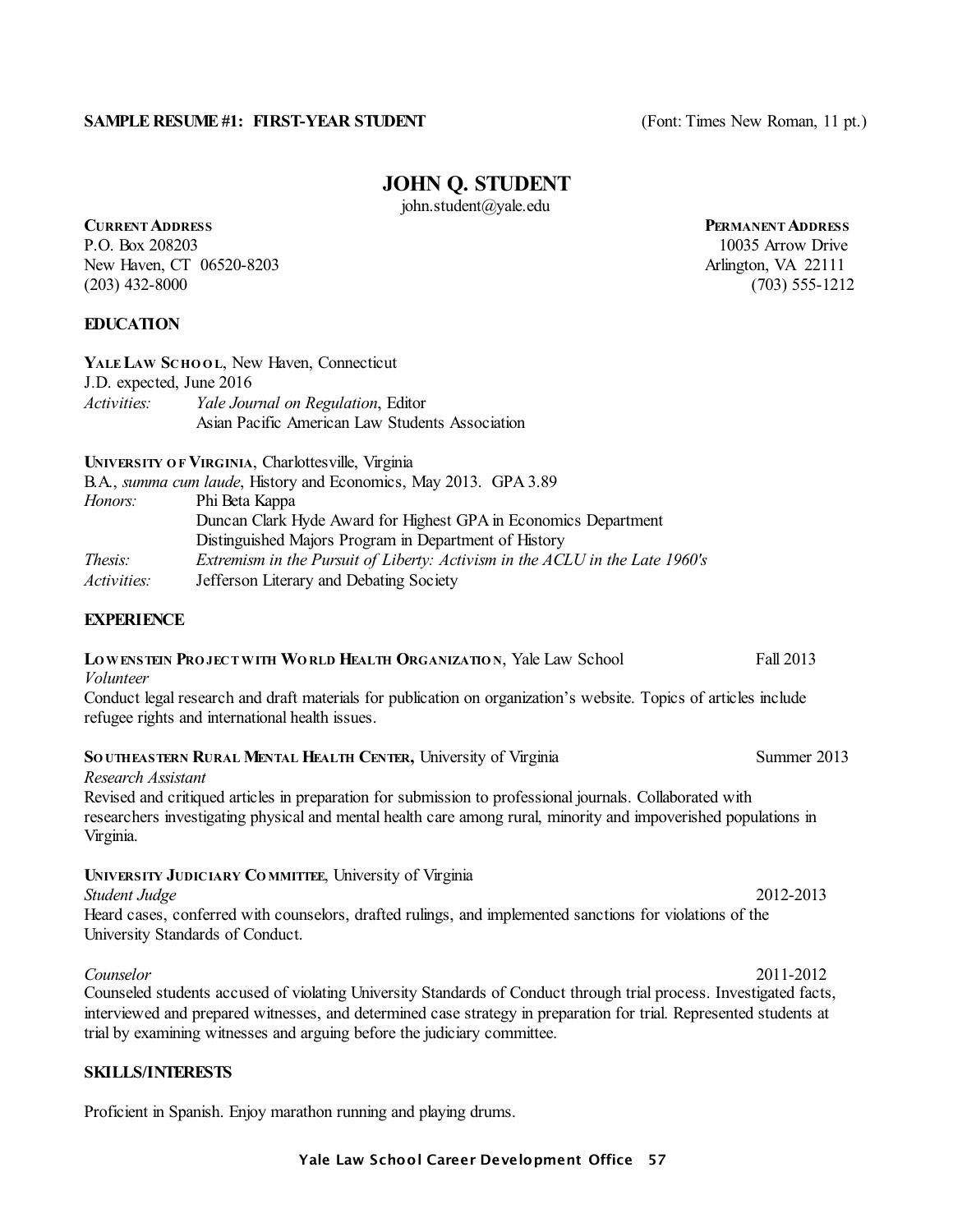# **SAMPLE COVER LETTER #2: FIRST-YEAR STUDENT**

344 Whitney Avenue New Haven, CT 06511 (203) 555-1212

December 1, 2013

Ms. Alberta Baigent Recruitment Director Curtis, Mallet-Prevost, Colt & Mosle 101 Park Avenue New York, NY 10178-0061

Dear Ms. Baigent:

I am a first-year student at Yale Law Schoolseeking a position with Curtis, Mallet-Prevost for the Summer 2014. I am a native New Yorker and am focusing my summer job search in New York City.

I am interested in your firm because of its focus in international law generally and more particularly because of your firm's presence in France and numerous French clients. Having lived and studied in Paris for one year during college, and having served as a teaching assistant for French courses, I am fluent in the language and knowledgeable about French culture. My degree in International Relations has provided me with an understanding of many of the complex issues facing businesses with the increase in globalization. I plan to further my understanding of these issues as a member of the *Yale Journal of International Law.*

I am confident that my background and experience will enable me to make a positive contribution to your clients. I look forward to hearing from you soon.

Sincerely,

*Jane Doe*

Jane Doe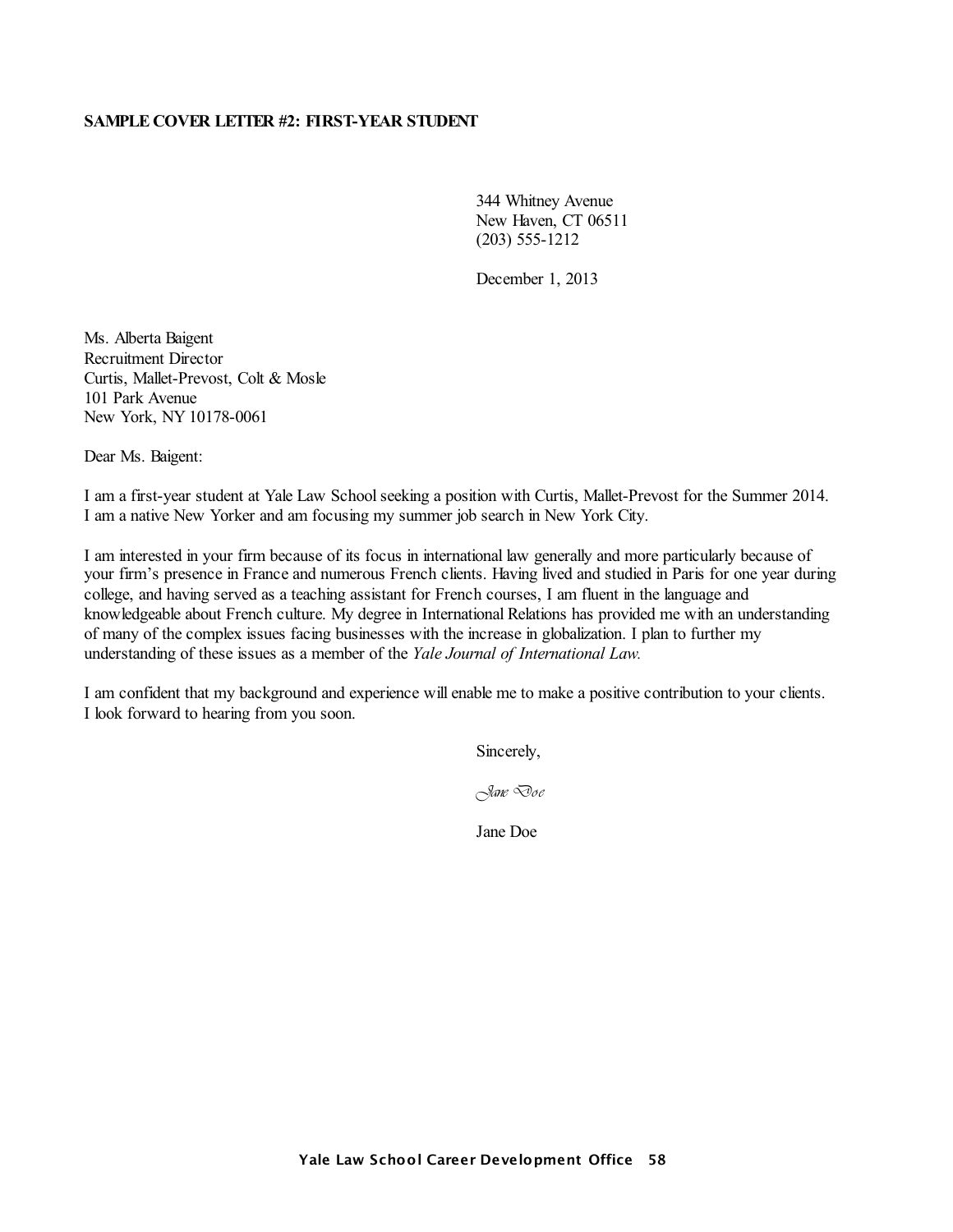# **JANE F. DOE**

*Current Address:* 344 Whitney Avenue • New Haven, CT 06511 • (203) 865-8000 • law.student@yale.edu *Permanent Address:* 40 West 72nd Street - New York, NY 10023 - (212) 555-1212 - lstudent@aol.com

# **EDUCATION**

**YALELAW SCHOOL**, New Haven, Connecticut

Candidate for J.D., June 2016 *Activities*: *Yale Journal of International Law* Black Law Students' Association

**BROWN UNIVERSITY**, Providence, Rhode Island

|                    | A.B., <i>summa cum laude</i> , International Relations, May 2012 |
|--------------------|------------------------------------------------------------------|
| Honors:            | Phi Beta Kappa                                                   |
| <i>Activities:</i> | Brown Daily Herald, Staff Writer                                 |
|                    | Brown Community Outreach Program, Volunteer                      |
|                    | Women's Soccer Team, Captain                                     |

#### **COLUMBIA UNIVERSITY REID HALL PROGRAM**, Paris, France

Junior Year Abroad 2009-10 Completed courses in French language and culture in cooperation with the University of Paris.

#### **EXPERIENCE**

| <b>LOWENSTEIN HUMAN RIGHTS PROJECT, Yale Law School</b>                                         |  |  |  |  |  |  | Fall 2013 |
|-------------------------------------------------------------------------------------------------|--|--|--|--|--|--|-----------|
| Working with the World Organization for Human Rights, USA on a report reviewing U.S. compliance |  |  |  |  |  |  |           |
| under the Convention Against Torture.                                                           |  |  |  |  |  |  |           |

**TRAVEL TO EUROPE** 2012-2013 Self-funded solo travel to major cities and rural areas in Europe.

#### **MATH IS FUN.** Providence, Rhode Island 2011-2012

*Cofounder and President.* Developed program to improve math skills of fourth and fifth graders. Wrote program manual, hired instructors, and provided training on program's teaching technique. Supervised instructors' tutoring sessions. Wrote, secured, and administered grant from Math Foundation to fund the program.

**DEPARTMENT OF FRENCH STUDIES, Brown University Spring 2010 Spring 2010** *Teaching Assistant.* Taught beginning and intermediate French to 30 undergraduate students. Graded exams and papers, conducted small group sessions for students, and held weekly office hours.

# **INTERESTS**

Enjoy hot-air ballooning and playing soccer.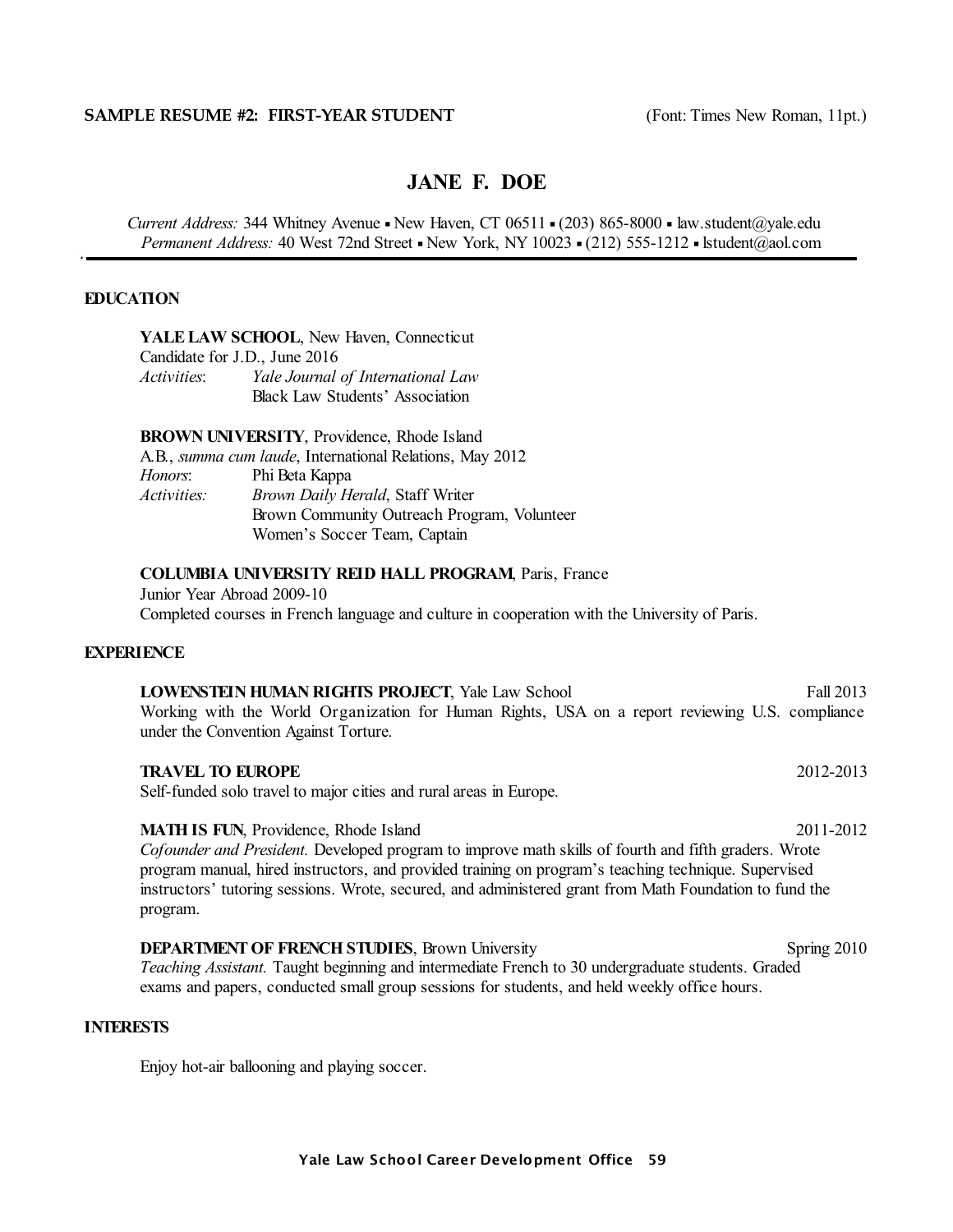# **SAMPLE COVER LETTER #3: FIRST-YEAR STUDENT**

1675 Orange Street New Haven, CT 06520 (203) 555-7392

December 10, 2013

Karen D. Smith Hiring Attorney Environmental Defense Fund 1405 Arapahoe Avenue Boulder, CO 80302

Dear Ms. Smith:

I am a first-year student at Yale Law School and am seeking a summer intern position at the Environmental Defense Fund for Summer 2014. If the EDF does not have funding for summer interns, my work could be funded by Yale, which provides stipends to students doing public interest work during the summer. I am particularly interested in EDF because of its interdisciplinary approach to solving environmental problems and its leading role in international environmental issues. This approach would fully utilize my academic preparation, work experience, and energy.

I chose my undergraduate degree in biochemistry because of my interest in environmental defense. Through my work on OSHA compliance and pesticide testing, I enhanced this knowledge. I would like to couple that experience with my new legal research and writing skills. My experience in the environmental law field as a research intern at the Sierra Club, and as a fundraiser and activist with the Fund for Public Interest, has provided me with a firm foundation for understanding current legal challenges in the field and the skills to assist you in meeting these challenges.

I will be in Washington from January 15 to January 21, 2014 and would welcome the opportunity to speak with you or others about a summer internship. I will call your office in early January to see whether an interview might be arranged during this period.

Thank you for your consideration.

Sincerely,

JaneSmith

Jane Smith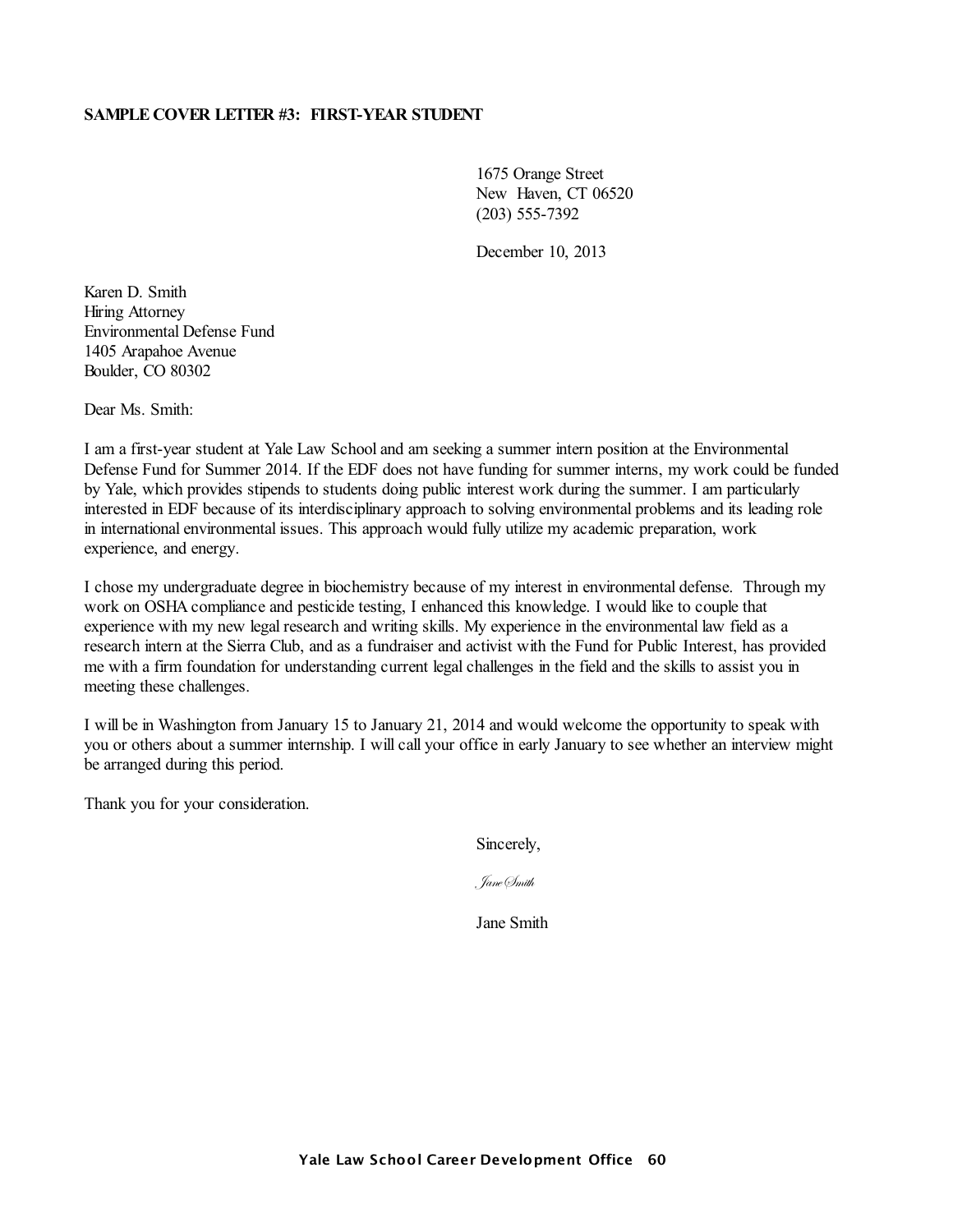# **SAMPLE RESUME #3: FIRST-YEAR STUDENT** (Font: Times New Roman, 12 pt.)

# **JANE SMITH**

1675 Orange Street • New Haven, CT 06520 • (203) 555-7392 • jane.smith@yale.edu

# **EDUCATION YALE LAW SCHOOL**

J.D. expected, June 2016 *Activities:* Environmental Law Association *Yale Law and Policy Review*, Edit team

# **UNIVERSITY OF NORTH CAROLINA AT CHAPEL HILL**

| B.S. in Biochemistry, June 2007                              |
|--------------------------------------------------------------|
| magna cum laude                                              |
| Morehead Scholar – awarded for academic excellence and       |
| demonstrated leadership ability                              |
| Phi Beta Kappa                                               |
| Eric Svensson Book Prize for Excellence in the Arts          |
| "Transport Fate of Ammonium in Waterlogged Soils," published |
| in Biogeology & Chemistry, March 2007                        |
|                                                              |

# **EXPERIENCE FUND FOR PUBLIC INTEREST,** Washington, DC 2010-2013 *Fundraiser/Activist.* Organized and coordinated membership drives within professional organizations and colleges for US PIRG, a national environmental lobby group. Developed and oversaw publication of informational material detailing the organization's environmental work.

**SIERRA CLUB,** Washington, DC Summer 2010 *Research Intern.* Researched and wrote political advocacy and public education materials for Russian environmental groups. Negotiated and served as a liaison among these groups to enhance cooperation on a national air-quality initiative.

# **SLACKCO CHEMCOR, Bethesda, Maryland 2007-2009** *Research Assistant.* Tested new chemical formulations for pesticide use and presented results at quarterly research team meetings. Wrote Hazardous Material Worksheets describing the uses and hazards of pesticides, in accordance with OSHA standards, for distribution with the pesticides.

**HON. ALAN J. DIXON, U.S. SENATE, Washington, DC** Summer 2006 *Intern.* Wrote issue briefs for Senator Dixon. Researched legislative issues and wrote letters on behalf of the Senator to address concerns of constituents.

# **INTERESTS** Fluent in Russian. Enjoy jazz saxophone.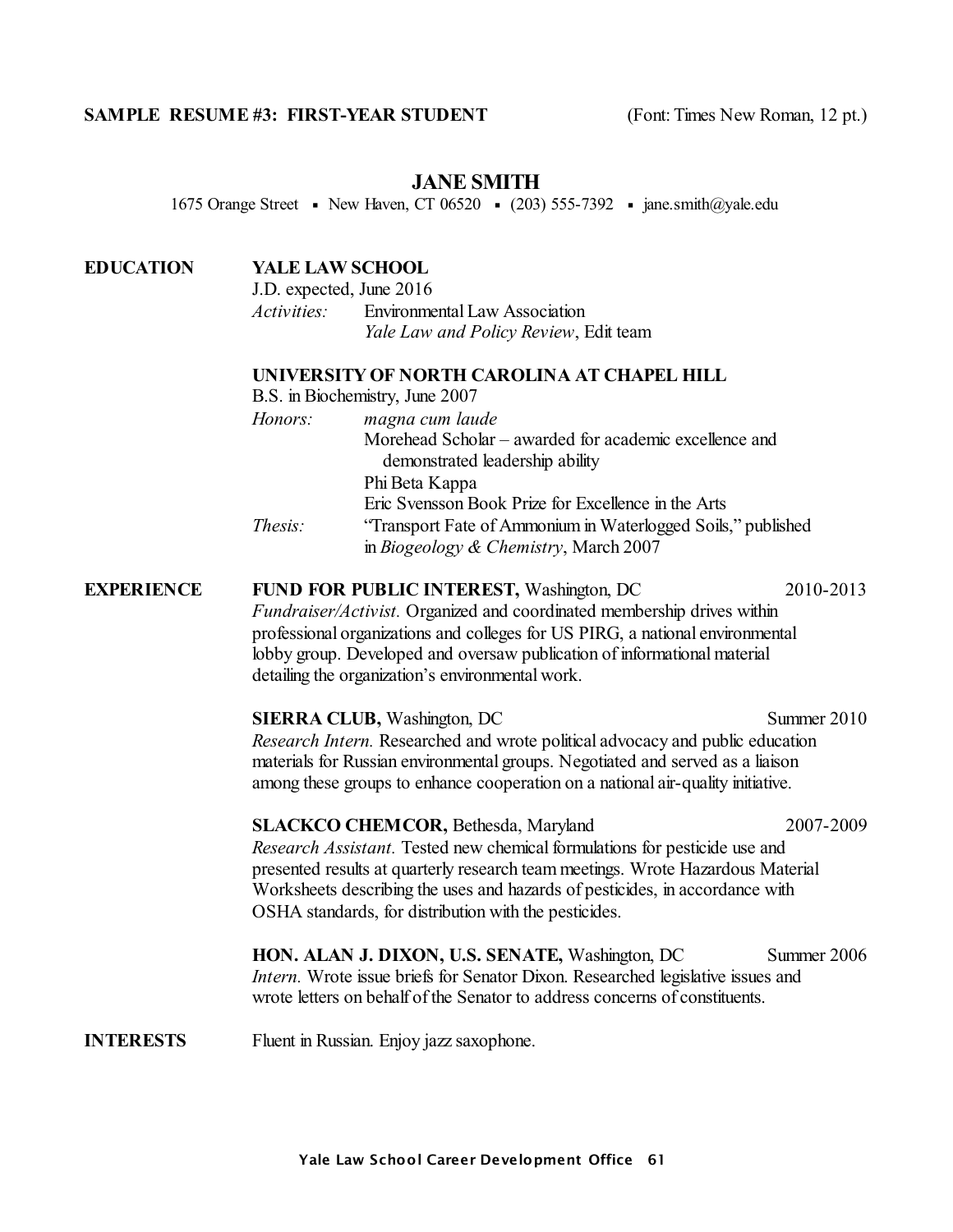# **SAMPLE COVER LETTER #4: FIRST-YEAR STUDENT**

55 Edgewood St. New Haven, CT 06511

December 15, 2013

Deborah Davis Staff Attorney Farmers' Legal Action Group, Inc. 46 E. 4 th St., Suite 1301 St. Paul, MN 55101-1109

Dear Ms. Davis:

I am a first-year student at Yale Law Schoolseeking a summer internship working on the legal issues surrounding farming. I worked for your former classmate, Tara Lewis, at the College of Agriculture and Life Sciences at Cornell University. She recommended that I contact you knowing that your organization deals with the issues that most interest me. Your work on behalf of minority farmers fighting discrimination in agricultural policies is of particular interest, though I would gladly work in any of your focus areas.

I have had a long-standing interest in agriculture, which is why I pursued an undergraduate degree in plant breeding. Although I find my scientific background provides a terrific framework for understanding the farmers' concerns, since my undergraduate days my interests have turned more to include the social, legal, and policy issues surrounding the farming industry. I have also sought information about international agricultural techniques and policies as a student in Australia.

I look forward to the opportunity to speak with you further and would be delighted at the chance to interview with someone in your office. I will contact you at the beginning of January to see whether an interview might be arranged.

For your information, Yale would fund my work at your office if you do not have funding for summer interns. Thank you for your consideration.

Sincerely,

Jack Jones

Jack Jones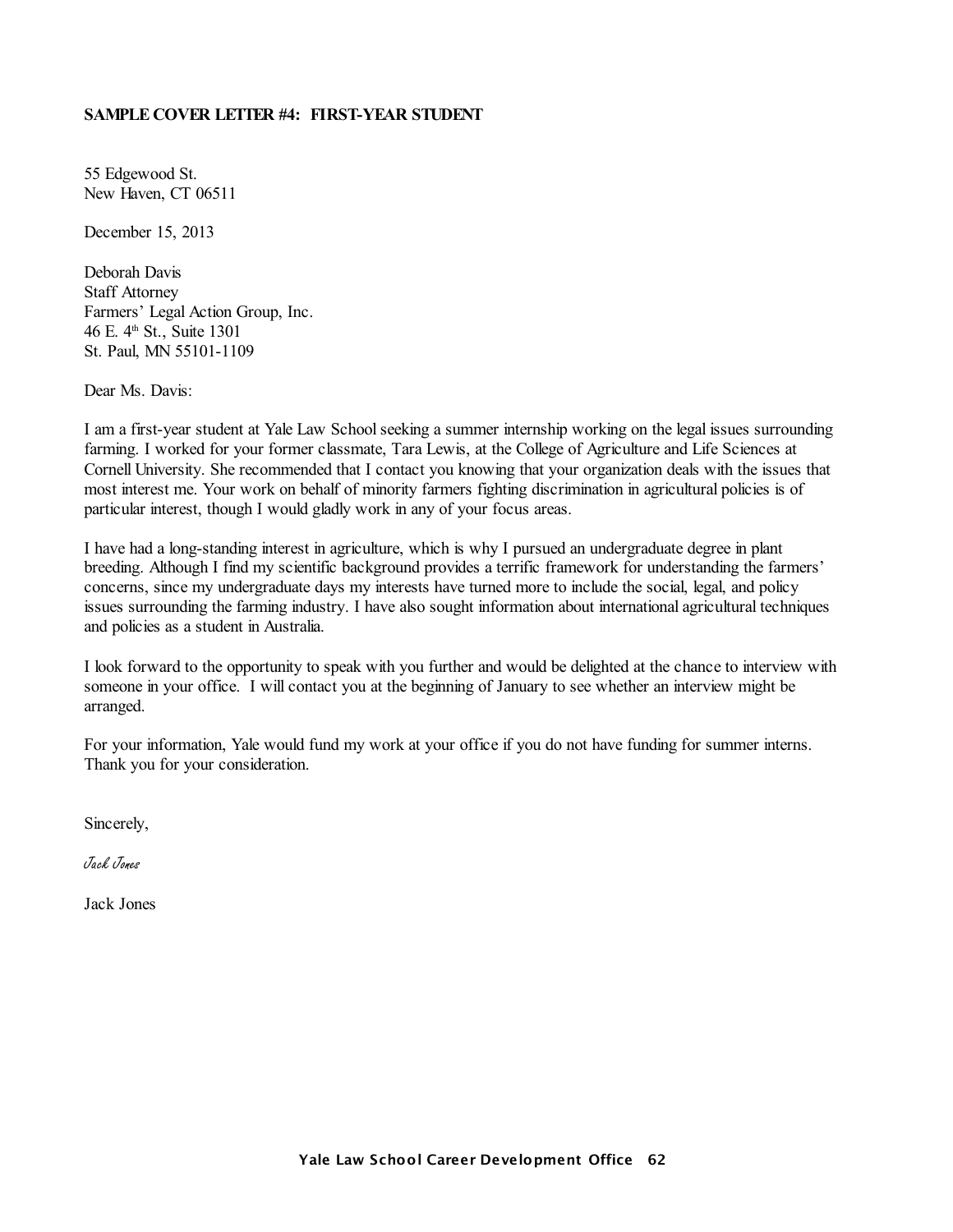# **SAMPLE RESUME #4: FIRST-YEAR STUDENT** (Font: Times New Roman, 12 pt.)

# **JACK JONES**

55 Edgewood Avenue, New Haven, CT 06511 (203) 555-2526 jack.jones@yale.edu

# **EDUCATION**

**Yale Law School**, New Haven, Connecticut J.D. expected, 2016 Activities: *Yale Journal of Law and the Humanities*, Edit team

# **Cornell University**, Ithaca, New York

B.S. in Plant Breeding, 2011

Honors: Degree awarded with distinction Phi Kappa Phi Honor Society Spencer and James E. Rice Writing Prizes Ring Memorial Award for Excellence in Plant Sciences

# **EXPERIENCE**

**Yale Environmental Law Association, Yale Law School Fall 2013** 

*Researcher for the Sierra Club*

Conduct research and draft legal arguments on the use of wind power plants and the Department of Defense Interim Windmill Policy.

# **Medical College of Virginia,** Richmond, Virginia 2012-2013

*Telemedicine Initiative, Assistant Director*

Organized, administered, and promoted telemedicine pilot project in Ecuador that allowed surgeons at a centrally located hospital to conduct pre- and postoperative consultation with patients in the rainforest via televideo. Interviewed patients, ensured Internet transmission of digital video, compiled economic and health care data, and wrote several reports regarding the economic viability of the project.

# **Yale Medical School, New Haven, Connecticut 2011-2012**

*Department of Surgery, Assistant to Chair*

Edited and researched articles for journal publication. Assisted surgeon and medical school department chair with scheduling, event planning, and travel coordination.

#### **Cornell University**, Ithaca, New York 2009-2011

*Research Assistant*

Developed and conducted molecular biology research project investigating plant pathogens. Conducted plant genetics experiments designed to breed desirable traits. Wrote reports and presented orally to members of the research group.

# **SKILLS AND INTERESTS**

Fluent in Spanish. Interests include writing fiction, playing soccer, and backpacking in national parks.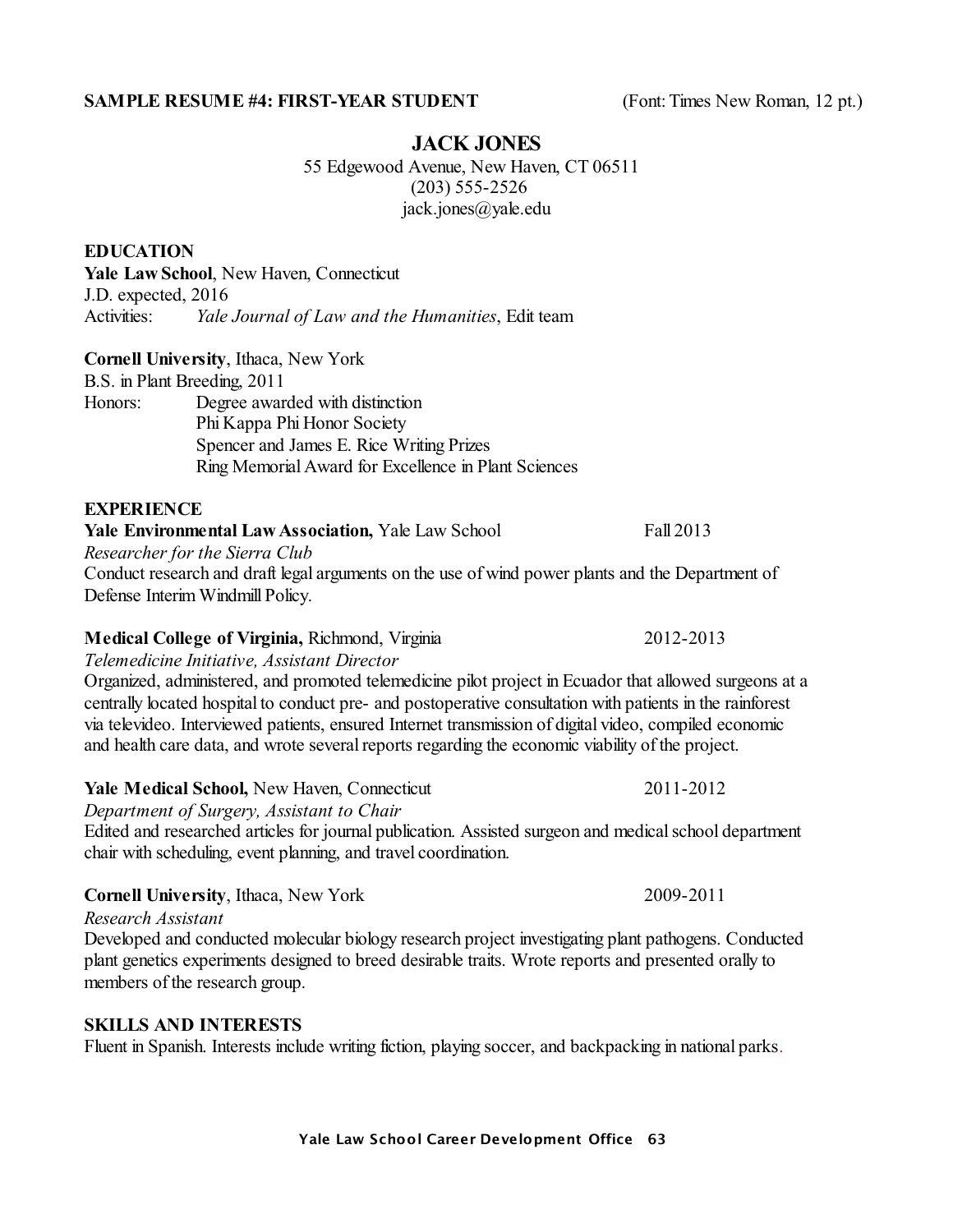#### **SAMPLE COVER LETTER #5: SECOND-YEAR STUDENT**

P.O. Box 208203 New Haven, CT 06520-8203

August 15, 2013

Ms. Lindsay E. Gay Manager of Legal Recruiting K & L Gates 1717 Main Street, Suite 2800 Dallas, TX 75201

Dear Ms. Gay:

I am a second-year student at Yale Law School and am seeking a position with K & L Gates for the Summer 2014. I am from Texas and frequently return to the area. I would welcome the opportunity to visit your firm at your convenience.

I have many interests in the law, and am seeking a firm that will enable me to explore numerous practice areas this summer. I understand that your firm has an excellent rotation system to expose summer associates to a plethora of legal issues. I recently spoke with Mark Borden, a graduate of Yale Law School and member of your litigation department, whose description of your firm's prominent professional liability practice intrigued me. I hope to have the opportunity to work in that practice area and others this summer.

My varied background has provided me with many skills that your firm will find useful. At the University of Texas I double majored in math and journalism, areas requiring both analytical and writing proficiency. During the summer after my first year of law school I researched legislation and conducted statistical analysis for Governor Walter's office and wrote numerous legal memoranda relating to *habeas corpus* issues for the Texas Death Penalty Resource Center. Currently, I am improving my communication skills by counseling inmates as a volunteer with Yale's Prison Legal Services Clinic.

Thank you for your consideration. I look forward to hearing from you soon.

Sincerely,

*Julia Johnson*

Julia Johnson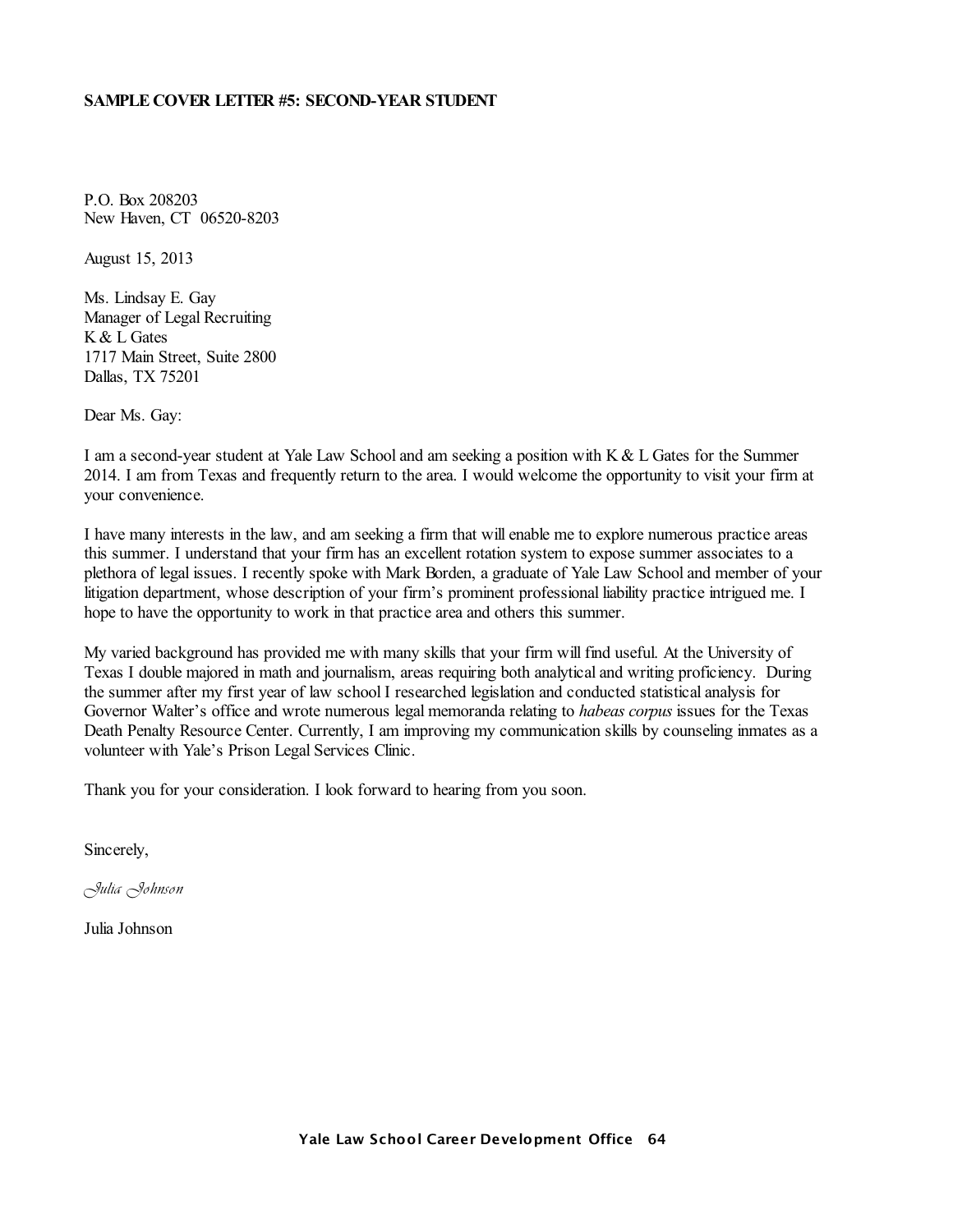#### **SAMPLE RESUME #5: SECOND-YEAR STUDENT** (Font: Times New Roman, 11pt.)

# **JULIA JOHNSON**

julia.johnson@yale.edu

P.O. Box 208203 7 Cowlick Lane New Haven, CT 06520-8203 Denton, TX 05937 (203) 555-8739 (814) 555-7394

*SCHOOL ADDRESS: PERMANENT ADDRESS:*

# **EDUCATION**

**YALE LAW SCHO O L**, New Haven, CT J.D. expected, June 2015 *Activities: Yale Journal on Regulation* Latino Law Students' Association Collective on Women of Color Temporary Restraining Order Project

**UNIVERSITY O F TEXAS**, Austin, TX B.A., *summa cum laude,* Mathematics and Journalism, June 2012 *Activities:* Minority Student Union Glee Club

# **EXPERIENCE**

**JERO MEN. FRANK LEGAL SERVICES ORGANIZATIO N**, Yale Law School Fall 2013-Present *Law Student Intern, Prison Legal Services Clinic*. Represent inmate clients in civil litigation matters in a clinical setting. Interview clients and investigate, research and respond to legal questions. Research and write legal memoranda for supervising attorney and court.

**OFFICE O F GO VERNO R DAVID WALTERS**, Oklahoma City, OK July-August 2013 *Research Analyst*. Wrote comprehensive strategy for increased appointments of women and minorities to state agencies, boards, commissions, and judicial vacancies. Researched barriers facing women and minorities by reviewing statistics, interviewing prior candidates and decision makers, and analyzing successfulstrategies implemented in other jurisdictions.

**TEXAS DEATH PENALTY RESO URCECENTER,** Austin, TX May-June 2013 *Legal Intern.* Researched and drafted memoranda on substantive and procedural *habeas corpus* issues. Investigated cases by interviewing law enforcement professionals and witnesses, and reviewing and analyzing evidence submitted at trial.

**BITNER, CASTLE**, JACOBS & RAY, San Diego, CA Summer 2012 *Case Team Assistant.* Assisted paralegals in litigation department with trial preparation, including organizing deposition binders and witness statements. Attended client meetings and hearings with attorneys.

#### **SKILLS AND INTERESTS**

Proficient in Spanish. Enjoy kayaking, scuba diving, and song writing.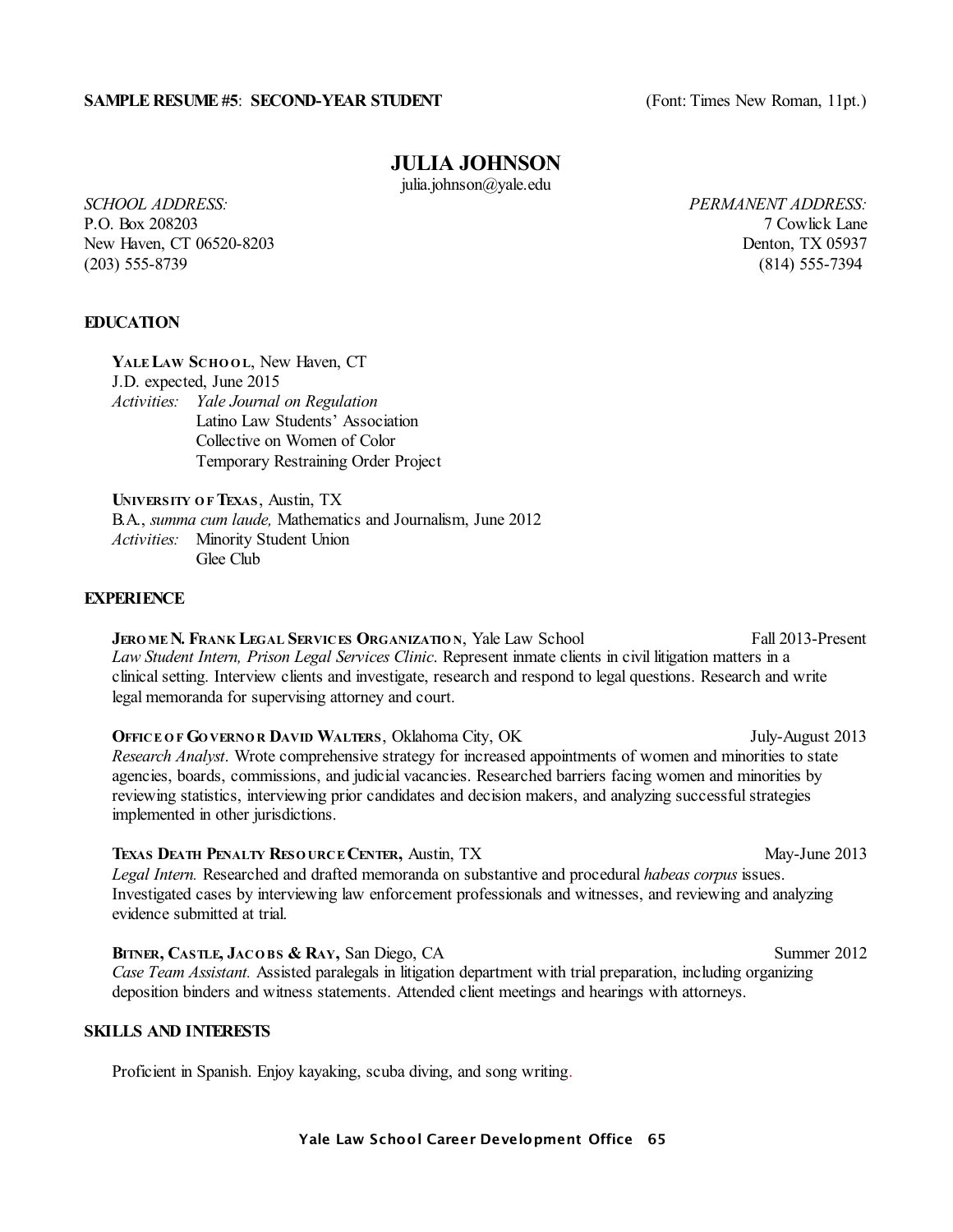### **SAMPLE COVER LETTER #6: SECOND-YEAR STUDENT**

91 Lyman Orchard Way New Haven, CT 06511 (203) 555-8732

October 1, 2013

Deanna R. Booth Hiring Attorney Food Research and Action Center 1875 Connecticut Avenue, NW Suite 540 Washington, DC 20009

Dear Ms. Booth:

I am a second-year student at Yale Law School seeking employment for the summer. If funding is not available for summer interns, Yale could fund my summer employment. I am very interested in the work of the Food Research and Action Center in the areas of health law and nutrition in maternal and child health, and would greatly value the opportunity to work with and learn from attorneys practicing in these areas.

As you can see from my enclosed resume, I have practical work experience in these fields. My work as an assistant ombudsperson at a major hospital helped me to understand the importance of nutrition for health and the need for advocacy on behalf of those who cannot effectively advocate for themselves. My experience with the National Health Law program exposed me to the legislative and policy side of health law and the value of legal training in public service. After my first year of law school I was able to combine my nursing degree and health care experience with my new legal research and writing skills at the Center for Reproductive Law and Policy. This experience has strengthened my interest in grassroots organizing and advocacy of nutrition issues for lowincome Americans.

I would welcome the opportunity to speak with you or someone in your office about a position as a summer intern at the Center. I will call your office in early February to see whether it might be possible to arrange an interview and look forward to speaking with you then.

Thank you for your consideration.

Sincerely,

*Andrew Carter*

Andrew Carter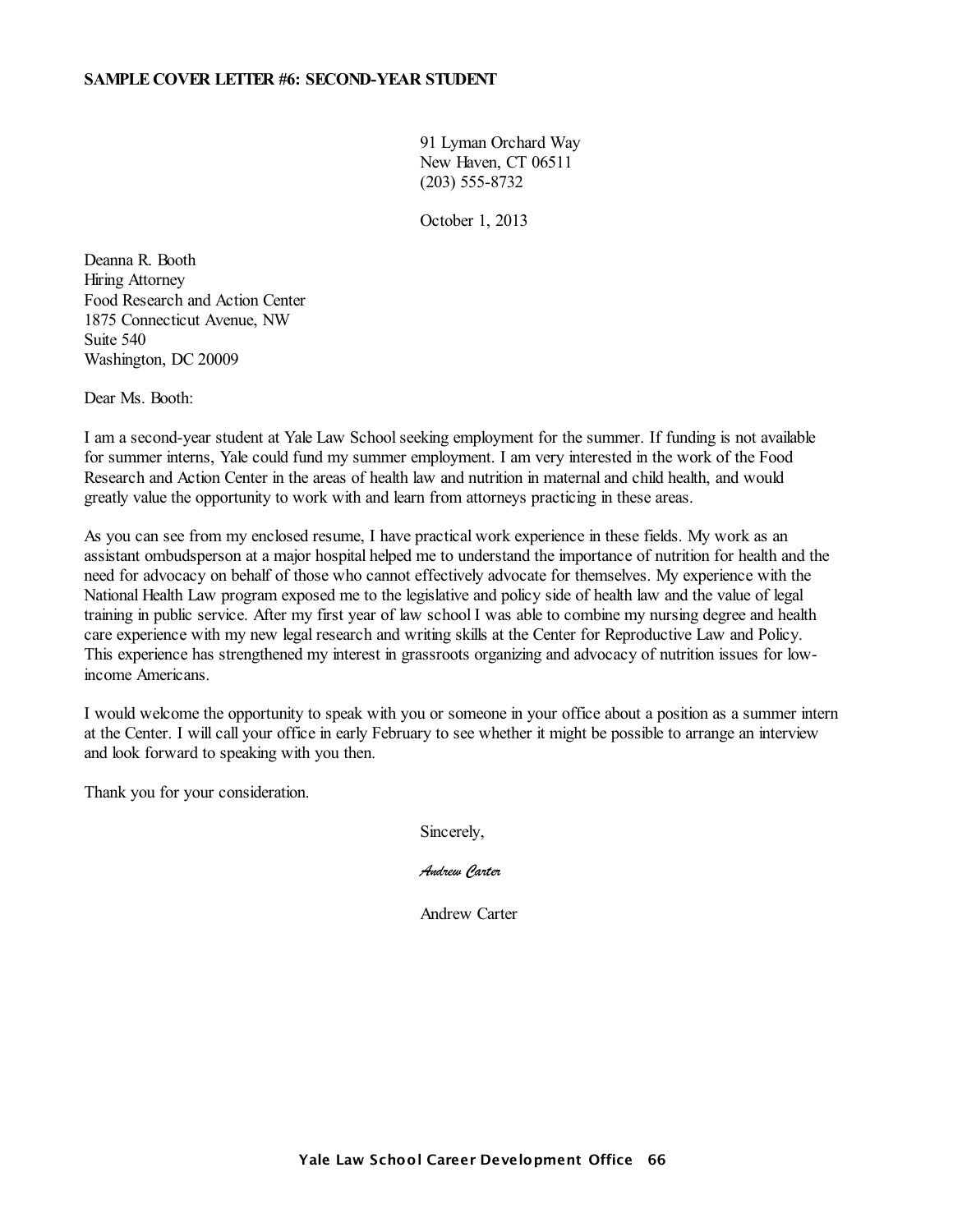#### **ANDREW CARTER**

91 LYMAN ORCHARD WAY NEW HAVEN, CT 06511 andrew.carter@yale.edu (203) 555-8732

## **EDUCATION**

**YALE LAW SCHO O L,** J.D. expected, June 2015

Activities: Black Law Students Association *Journal of Law and Feminism*, Edit team Pro Bono Network

**DARTMO UTH CO LLEGE**, A.B., Nursing, 2005

| Honors:     | summa cum laude                                                  |
|-------------|------------------------------------------------------------------|
|             | Phi Beta Kappa                                                   |
|             | Dudley Prize for Excellence in Nursing                           |
| Activities: | Advisory Committee on Investor Responsibility, Student Appointee |
|             | <b>Student Support Network Hotline</b>                           |
|             | Collis Student Center Governing Board, Chairperson               |

# **EXPERIENCE**

#### **TEMPO RARY RESTRAINING ORDER PRO JECT**, Yale Law School

*Director* Fall 2013 – Present Organize the training of Yale Law School students to assist applicants for temporary restraining orders. Direct the operations of the Project's office in the New Haven Courthouse. Coordinate the Project with court clerks, domestic violence service professionals and lawyers.

| CENTER FOR REPRODUCTIVE LAW & POLICY, New York, NY |  | Summer 2013 |
|----------------------------------------------------|--|-------------|
|----------------------------------------------------|--|-------------|

*Summer Intern*

Researched and wrote legal memorandum on the enforceability of surrogacy contracts. Visited community organizations and local gathering spots to recruit for educational groups and enhance contacts between the Center and community residents.

#### **NATIO NAL HEALTH LAW PRO GRAM**, Washington, DC 2007-2012

*Research Assistant*

Monitored congressional hearings on health care issues and wrote reports identifying and outlining current legal issues surrounding managed care and systemwide health care reform. Researched and responded to legal questions from Legal Services attorneys. Researched and wrote articles for *Health Advocate* newsletter.

#### **MASSACHUSETTS GENERAL HO SPITAL**, Boston, MA 2005-2007

*Assistant Ombudsperson*

Assisted patients and families with adjustment to illness, discharge planning, and management of benefits and public entitlements. Presented cases in departmental Grand Rounds and in weekly medical/social work rounds.

#### **SKILLS AND INTERESTS**

Fluent in Spanish. Enjoy cooking and sailing.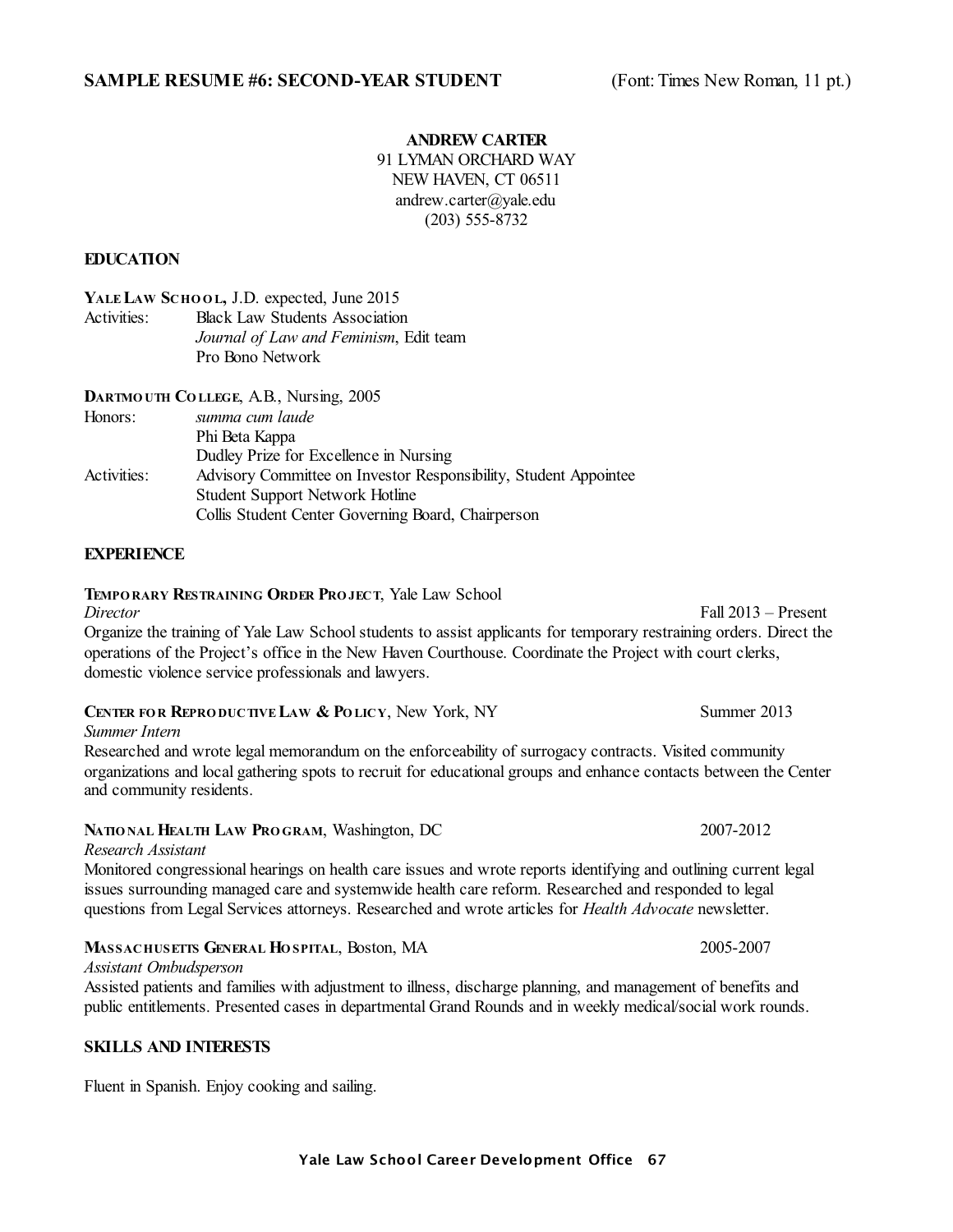# **SAMPLE COVER LETTER #7: SECOND-YEAR STUDENT**

517 Grand Ave. New Haven, CT 06511

November 1, 2013

David Woods, Esq. Special Assistant Attorney General Department of the Attorney General 6 State House Station Augusta, ME 04333-0006

Re: Summer Law Student Position

Dear Mr. Woods:

I am a second-year student at Yale Law School and hope you will consider me for a summer internship in the Office of the Attorney General. I grew up in Brunswick, and in addition to wanting to return to Maine for the summer, I am interested in returning there to practice. A chance to gain experience as an intern in your office would provide an invaluable introduction to the state's legal system and community.

I am particularly interested in civil rights law and have had an opportunity to pursue this interest by representing state and federal prisoners in Connecticut through the Prison Legal Services clinic here at Yale since January 2012. Additionally, as an intern in the Advocacy for Parents and Children clinic this past summer, intensive client contact allowed me to improve my client counseling and interviewing skills enormously, and refine my skills both at out-of-court negotiation and in-court representation. Furthermore, I anticipate that my French language skills may prove useful given the significant French-speaking population in Maine.

I have enclosed a resume and look forward to the opportunity to speak with you further. I am always happy to come to Maine and would be more than willing to arrange a trip if you would be interested in meeting with me personally. Please do not hesitate to call if you need more information or would like to schedule a meeting. For your information, if no funding is available for summer interns, Yale would fund my internship at your office.

Thank you in advance for your time.

Sincerely,

*Seth Cohen*

Seth Cohen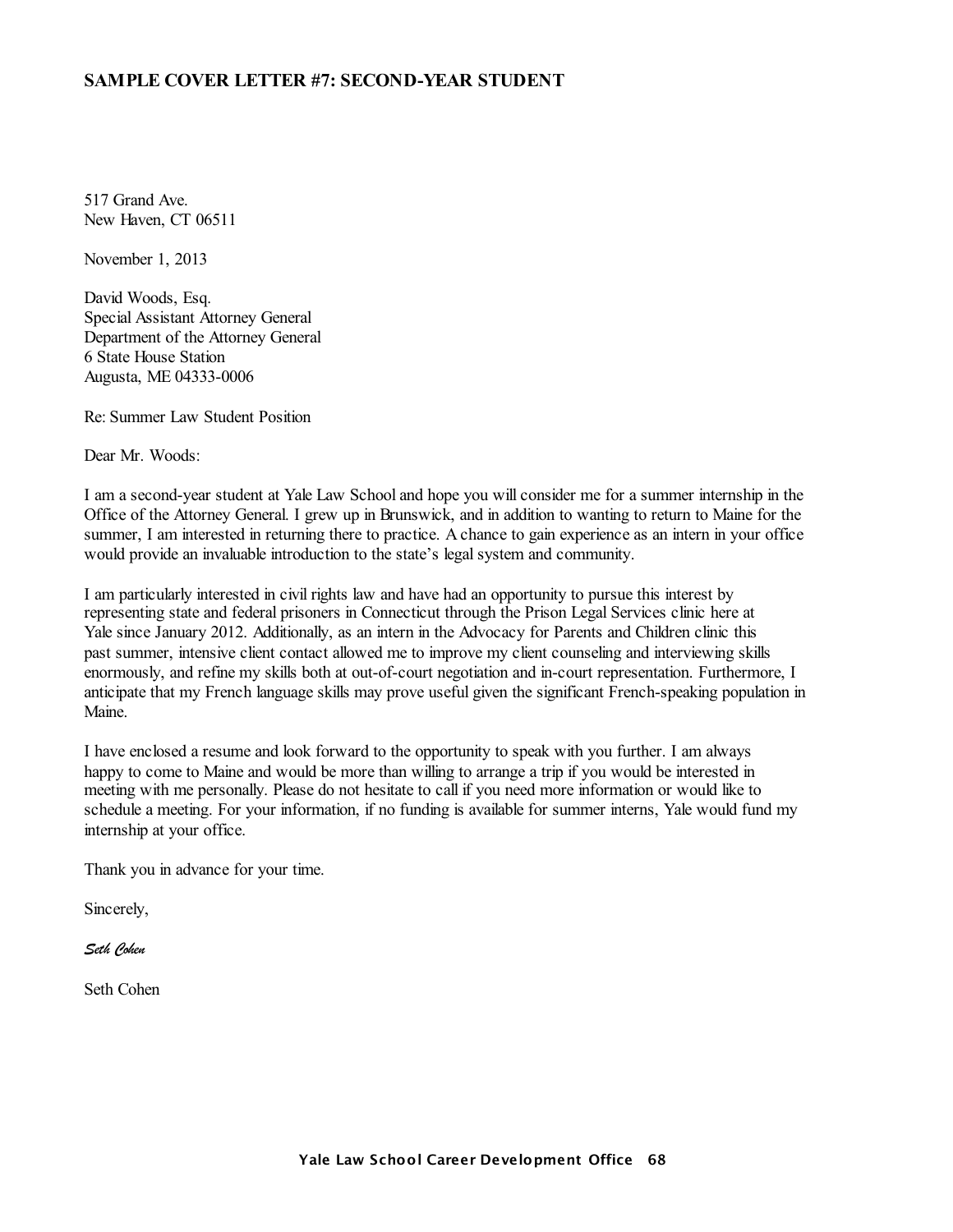#### **SETH COHEN**

517 Grand Ave., New Haven, CT 06511 (203) 555-6297 seth.cohen@yale.edu

#### **EDUCATION**

|             | YALE LAW SCHOOL, J.D. expected, June 2015                               |
|-------------|-------------------------------------------------------------------------|
| Activities: | The Initiative for Public Interest Law                                  |
|             | Pro Bono Network                                                        |
|             | OUTLAWS (lesbian, gay, bisexual and transgendered student organization) |
|             |                                                                         |
|             | <b>UNIVERSITY OF VIRGINIA, B.A. History and French, May 2012</b>        |
| Honors:     | Degree awarded with distinction                                         |
|             | Phi Beta Kappa                                                          |
|             | Echols Scholar (outstanding overall academic achievement)               |
|             | Study Abroad: New York University in Paris, Fall 2010                   |

#### **EXPERIENCE**

# **JEROME N. FRANK LEGAL SERVICES ORGANIZATION**

Yale Law School

*Law student intern, Prison Legal Services Clinic* Spring 2013-present Represent inmates in civil litigation. Research and write legal memoranda. Interview inmate clients and investigate, research, and respond to inmates' legal questions and concerns.

*Law student intern, Advocacy for Parents and Children Clinic* Summer 2013 Represented either parents or children in neglect proceedings against the Department of Children and Families. Interviewed and counseled clients, negotiated with DCF and other involved parties, and advocated for clients in court proceedings and administrative meetings.

# **TEMPORARY RESTRAINING ORDER PROJECT**

Yale Law School Fall 2012 *Assistant clerk.* Guided applicants through application process for Temporary Restraining Orders. Advised applicants of other resources and available options.

# **UNIVERSITY JUDICIARY COMMITTEE**

University of Virginia 2009-2011 *Counselor.* Counseled students accused of violating University Standards of Conduct, or their accusers, through the trial process. Examined witnesses and argued on students' behalf at trials.

# **SOUTHEASTERN RURAL MENTAL HEALTH RESEARCH CENTER**

University of Virginia 2011-2012 *Research Assistant.* Revised and critiqued articles in preparation for submission to professional journals. Assisted researchers investigating physical and mental health care among rural, minority, and impoverished populations in Virginia.

# **SKILLS AND INTERESTS**

Proficient in French, familiar with basic German. Enjoy fishing, camping, and hiking.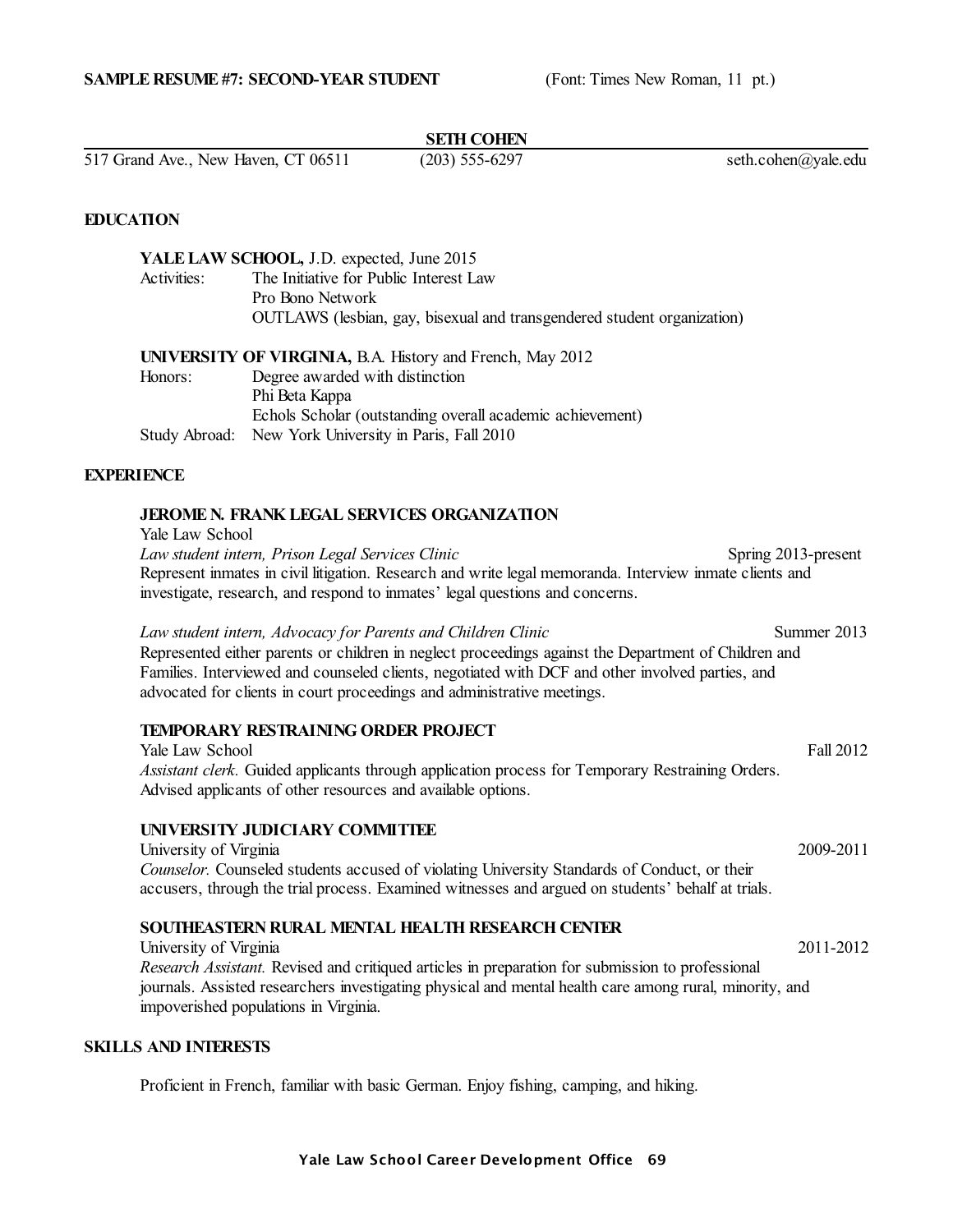# **SAMPLE COVER LETTER #8: SECOND-YEAR JOINT DEGREESTUDENT**

Calvin A. Klein 20 Park Avenue New Haven, CT 06511 (413) 262-6590

September 1, 2013

Patricia Nolan Hiring Coordinator Shute, Mihaly & Weinberger LLP 396 Hayes Street San Francisco, CA 94102

# Dear Ms. Nolan:

I am a second-year student at Yale Law School and aminterested in applying for a summer clerkship at Shute, Mihaly & Weinberger LLP. I amexcited by the diversity of land use and environmental cases that the firmis involved with, and the mixture of litigation and policy work done by the attorneys. I worked in northern California during college on issues of sustainable forest use and am eager to return to an area of the country where progressive environmental policy is still being created and enforced.

I have a long-standing commitment to environmental issues. As a joint degree student with Yale's Law School and School of Forestry & Environmental Studies, I am pursuing the scientific knowledge, policy skills, and legal training necessary to be an effective environmental advocate. This past summer, I sharpened my legal research and writing abilities working on Clean Air Act litigation for Environmental Defense in Boulder, Colorado, and amcontinuing to work for the organization part time during the school year. Through course work on Land Use, Water Law, Administrative Law, and U.S. Environmental Law and Policy, which I took at Yale Law School as an undergraduate, I have sought to develop a broad understanding of the laws and regulations affecting the environment, and the context in which these laws are enacted and enforced.

Please find attached a copy of my resume, a list of references, a writing sample, and an unofficial copy of my transcript. I would be delighted at the chance to interview with someone in your office. Thank you for your consideration.

Sincerely,

Calvin Klein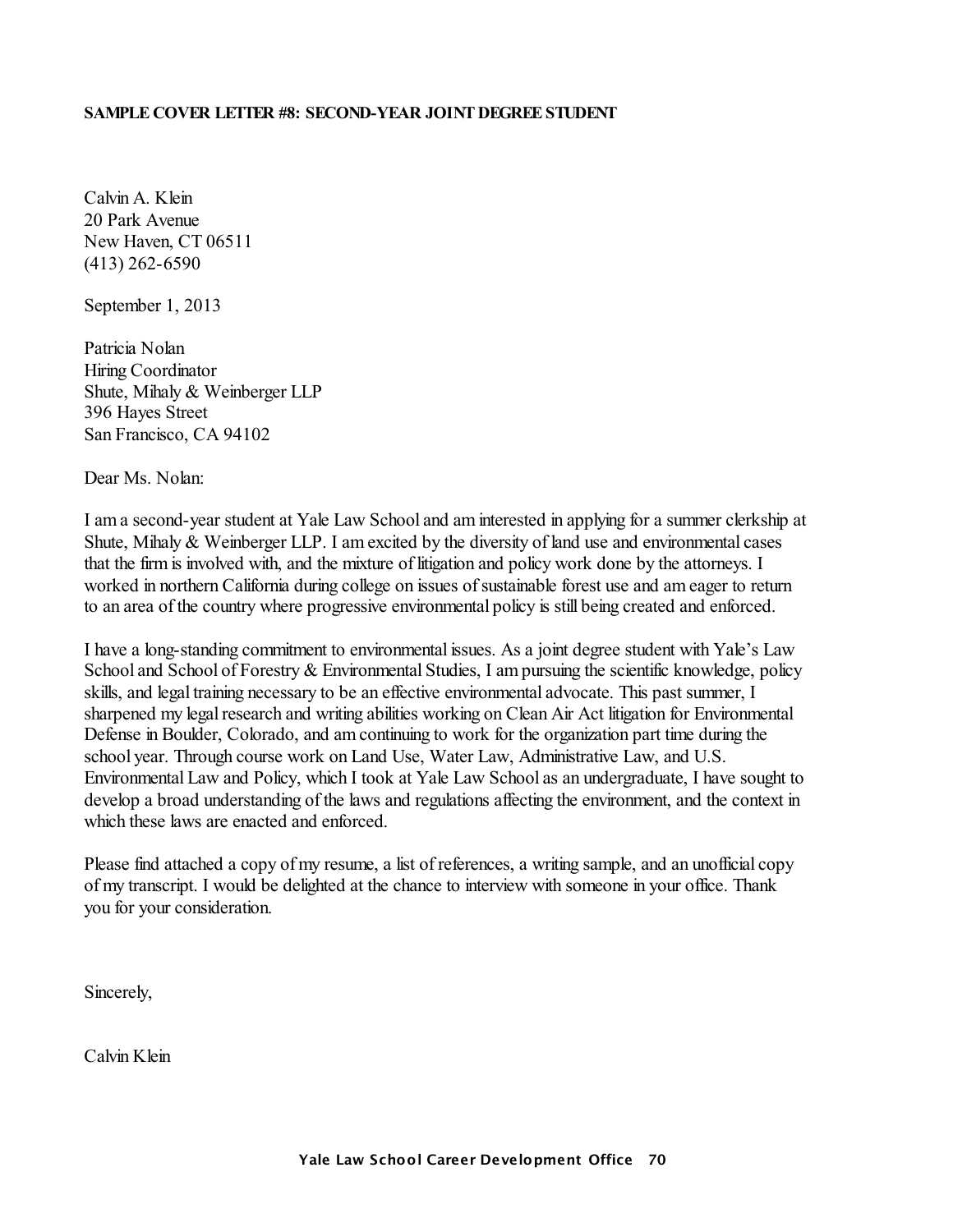#### **SAMPLE RESUME #8: SECOND-YEAR JOINT DEGREE STUDENT** (Garamond, 11pt.)

# **CALVIN A. KLEIN**

81 Mansfield St., New Haven, CT 06511 Email: calvin.klein@yale.edu Cell: (413) 262-6590

#### **EDUCATION**

| <b>Yale Law School</b> , New Haven, CT | Yale School of Forestry & Environmental Studies, New Haven, CT |
|----------------------------------------|----------------------------------------------------------------|
| Joint J.D./M.E.M. expected 2016        |                                                                |
| Activities:                            | Yale Journal on Regulation, Articles Editor                    |
|                                        | Yale Environmental Law Association – Co-director               |
|                                        | American Constitution Society - Judicial Nominations Project   |
|                                        | Environmental Attitudes & Behavior Project                     |
|                                        |                                                                |

**Yale University**, New Haven, CT

| B.A., Mathematics, May 2010. GPA 3.92 |                                                                                           |
|---------------------------------------|-------------------------------------------------------------------------------------------|
| Honors:                               | summa cum Laude, Phi Beta Kappa                                                           |
| Awards:                               | DeForest Senior Prize and Anthony D. Stanley Prize for excellence in field of Mathematics |
| Activities:                           | Head freshman counselor for Morse College, elementary school mentor through Science and   |
|                                       | Math Achiever Teams, club ultimate frisbee                                                |

#### **EXPERIENCE**

**Environmental Defense**, Boulder, CO Summer 2013 Researched and wrote comments to submit to EPA critiquing proposed rule on stationary diesel engines. Drafted strategy memo explaining and defending legal course of action to take in a pending case. Researched and wrote memos on topics pertaining to the Clean Air Act, and conducted research for the preparation of legal briefs.

**Environmental Protection Clinic**, Client: Palau's Ambassador to the UN Spring 2013 – present Prepared comprehensive scientific and legal justification for a global moratorium on bottom trawl fishing, drafted strategy points, and met with UN delegates in support of a UN General Assembly Resolution on bottom trawling. Currently serving as Teaching Assistant for the clinic and drafting national legislation in Palau designed to help protect the country's marine resources from destructive fishing practices.

**Yale Pro Bono Network**, Client: Natural Resources Defense Council Spring 2012 Researched and analyzed comparative provisions of the Clean Water Act pertaining to oil and hazardous substances and subsequent case law with emphasis on potential for litigation over compliance with hazardous substance provisions.

#### **American Museum of Natural History**, New York, NY 2011-2012

Researched and prepared series of talks on environmental issues in Bhutan and the Galapagos Islands for the director of the Center for Biodiversity and Conservation. Edited books on urban sprawl, conservation genetics, and the status of Vietnamese biodiversity. Coordinated the creation of and edited educational modules designed to facilitate teaching of environmental science in developing countries.

**Ornithological Fieldwork**, Texas, California, Missouri, Hawaii 2008-2011 Conducted seasonal fieldwork with birds as part of several longitudinal studies investigating optimal logging practices, bird population trends, and impacts of invasive species on native birds.

#### **INTERESTS**

Classical piano, composing music, ultimate Frisbee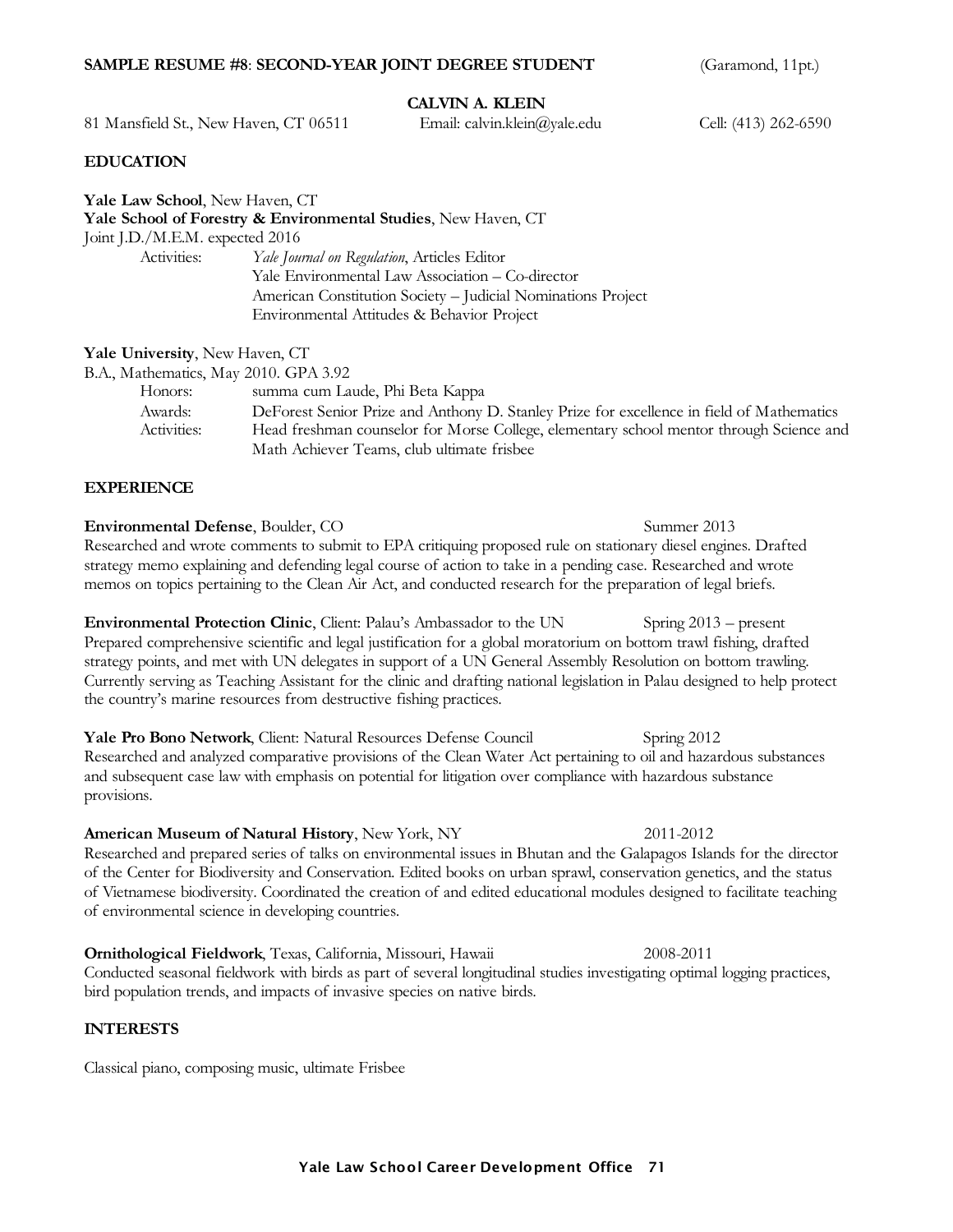### **SAMPLE COVER LETTER #9: SECOND-YEAR JOINT DEGREESTUDENT**

645 Ellsworth Avenue New Haven, CT 06511

November 1, 2013

Mr. Daniel S. Ehrenberg, Esq. Deputy General Counsel Neighborhood Reinvestment Corporation 1325 G Street, NW, Suite 800 Washington, DC 20005

Dear Mr. Ehrenberg:

I am a second-year student at Yale Law School and am seeking a position with the Neighborhood Reinvestment Corporation for the Summer 2014. In addition to pursuing my law degree, I am also enrolled in the MBA program with the Yale School of Management. I will graduate with both degrees in June 2015.

I am seeking a position for this summer that will enable me to draw from my legal and business abilities and my background in community development. Your organization is particularly appealing to me because of its goal of strengthening underserved communities by supporting innovative local partnerships of residents, businesses, and government.

As CEO and co-founder of Urban Solutions, I had the opportunity to assist residents in underserved communities by securing contracts with government agencies to renovate housing, organizing student volunteers to provide landscaping and supporting residents in their efforts to better their communities. As a summer intern with two law firms, I assisted with researching and writing legal documents on a variety of matters, including drafting bylaws and articles of incorporation for a number of small companies and nonprofit organizations.

I believe that my interests and skills are well-suited to the work of your office. I would welcome the opportunity to discuss a summer internship position with you further. For your information, if your organization does not have funding for summer interns, Yale will fund my employment.

Thank you in advance for your consideration.

Sincerely,

*Stanley Student*

Stanley Student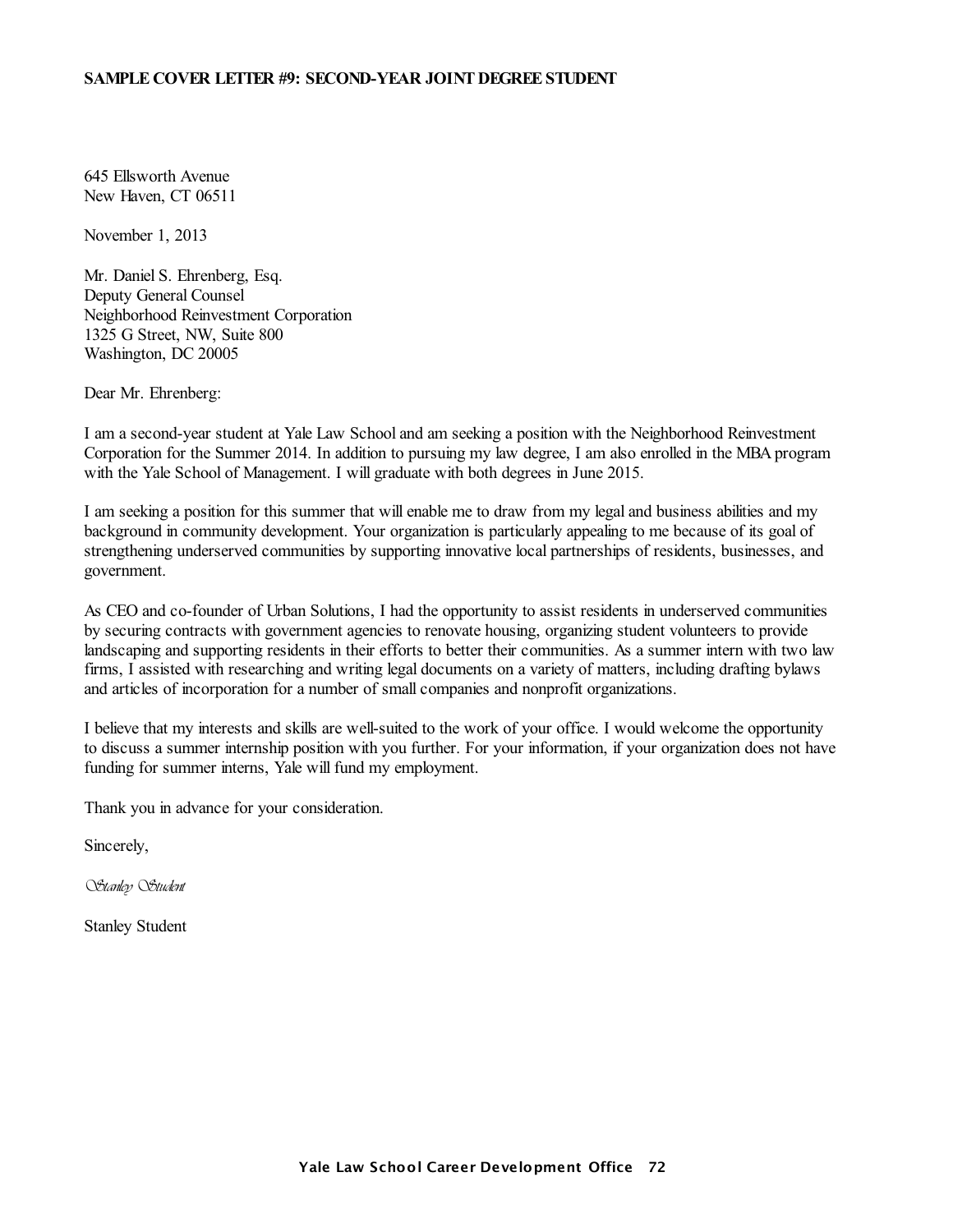# **Stanley Student**

101 Colony Road New Haven, CT 06511 (203) 555-0829 stanley.student@yale.edu

# **EDUCATION**

**YALE LAW SCHO O L AND YALE SCHO O L O F MANAGEMENT,** New Haven, CT Candidate for JD and MBA, 2015 *Activities:* Legal Research Assistant: Business Organizations, Professor Henry Hansmann Teaching Assistant: Economics, Professors Oster, Mansur and Keohane

**YALEUNIVERSITY,** New Haven, CT

BA with distinction in African-American Studies and American Studies, 2004 *Honors: cum laude*; Norman Holmes Pearson Prize for Senior Essay; AYA Community Service Fellowship; Richter Research Fellowship

# **EXPERIENCE**

# **DAY, BERRY & HOWARD, LLP** Hartford, CT

*DBH Summer Fellow and Summer Associate*, Summer 2013

- Received split summer public interest fellowship with DBH Foundation
- Reported on legal and regulatory framework of Bosnian microfinance and European Union accession for World Bank project; worked on corporate and nonprofit legal assignments
- Received offer of permanent employment

# **JENNER & BLO CK, LLC** Chicago, IL

*Summer Associate,* 2012 & August 2013

- Performed research and analysis for both litigation and transactional legal practices
- Co-wrote law review article with partner on appellate review

# **URBAN SO LUTIO NS, INC**. New Haven, CT

*CEO and Co-Founder, Initial Board President*, 2008-2011

- Founded organization to strengthen neighborhoods and create jobs by landscaping and cleaning urban property; hired and managed socially and racially diverse 80+ person staff
- Developed bylaws, articles of incorporation, IRS 1023 nonprofit application, and 3-program business plan with Yale legal clinic; recruited and led Board of Directors
- Raised over \$1M and managed \$500K+ annual budget; controlled accounting and fiscal systems
- Secured contracts with city, state, and federal governments; acquired and renovated housing; directed 60+ student summer jobs program and 20-member year-round AmeriCorps team
- Named 2005 *echoing green* Public Service Fellow; received New Haven 40 Under 40 Award 2006

# **LEADERSHIP, EDUCATIO N, AND ATHLETICS IN PARTNERSHIP (LEAP, INC.)** New Haven, CT

*Site Coordinator, Resources Coordinator, Senior Counselor*, 2004-2007

- Managed 100-child summer and after-school urban neighborhood program with AmeriCorps staff of 30+; developed, funded, scheduled, and implemented statewide programs including 600+ volunteers and 7-venue 2000 Special Olympics World Games
- Lived and worked in scattered-site subsidized housing development as mentor, coach, tutor, counselor, and program director for neighborhood children and staff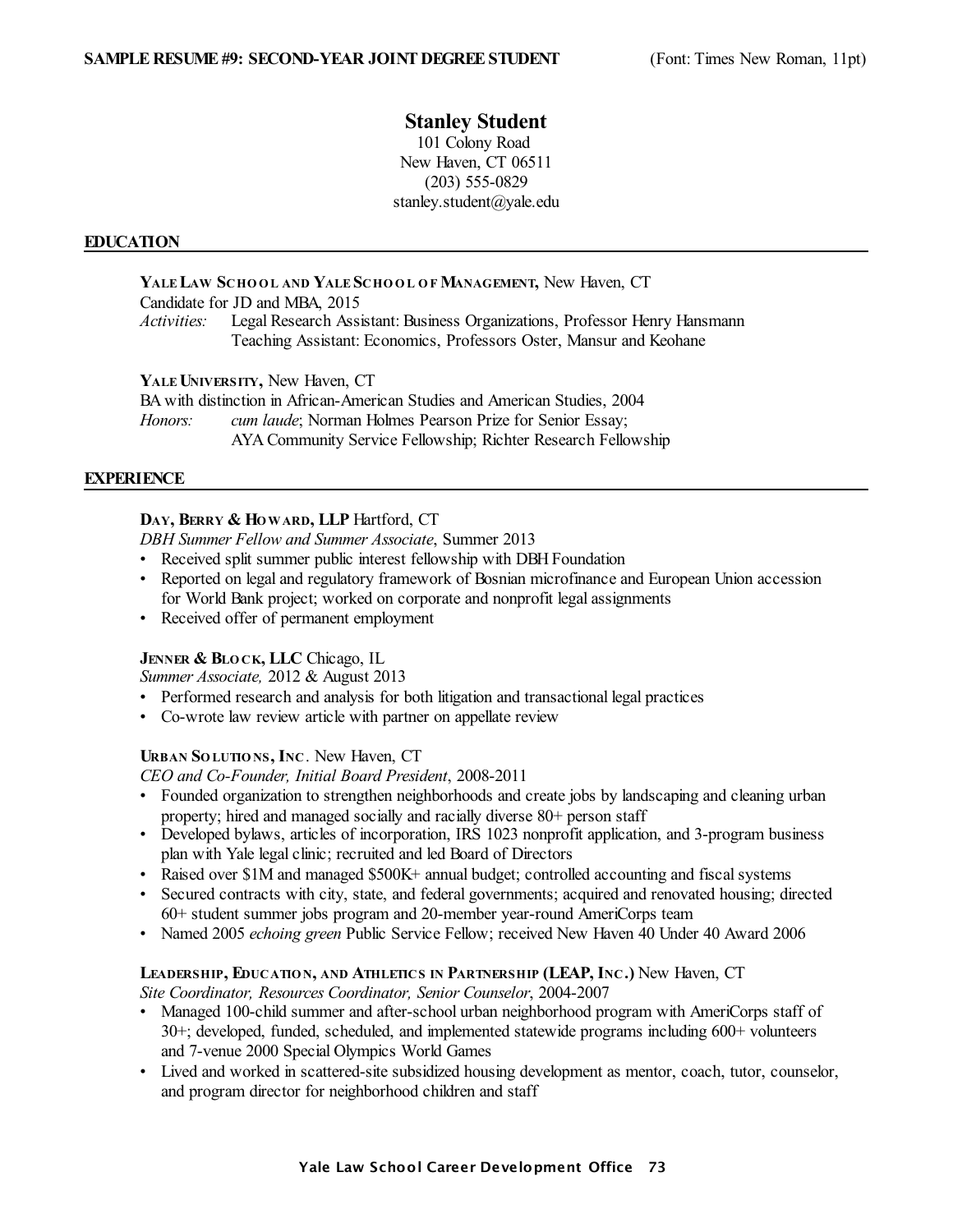#### **SAMPLE COVER LETTER #10: SECOND-YEAR TRANSFER STUDENT**

645 Ellsworth Avenue New Haven, CT 06511

August 15, 2013

Ms. Tara Klein Recruiting Manager Manatt, Phelps & Phillips 11355 W. Olympic Blvd Los Angeles, CA 90064

Dear Ms. Klein:

I am a second-year student at Yale Law School and am seeking a position with Manatt, Phelps & Phillips for the Summer 2014. I attended college in Colorado, and wish to return to the west upon my graduation from Yale.

At the U.S. Department of Justice this summer, I conducted extensive research on a variety of tort matters including toxic torts, medical malpractice and nuclear testing. I developed strong writing skills and had the opportunity to attend numerous hearings and trials. Perhaps most importantly, the work I conducted solidified my desire to become a trial lawyer. After conducting research into law firms and speaking with fellow Yale Law students and alumni, I have determined that your firm, with its renowned litigation group, is a perfect fit for my interests.

I would enjoy the opportunity to meet with members of your firm at a time that is mutually convenient.

Thank you in advance for your consideration.

Sincerely,

*George Jackson*

George Jackson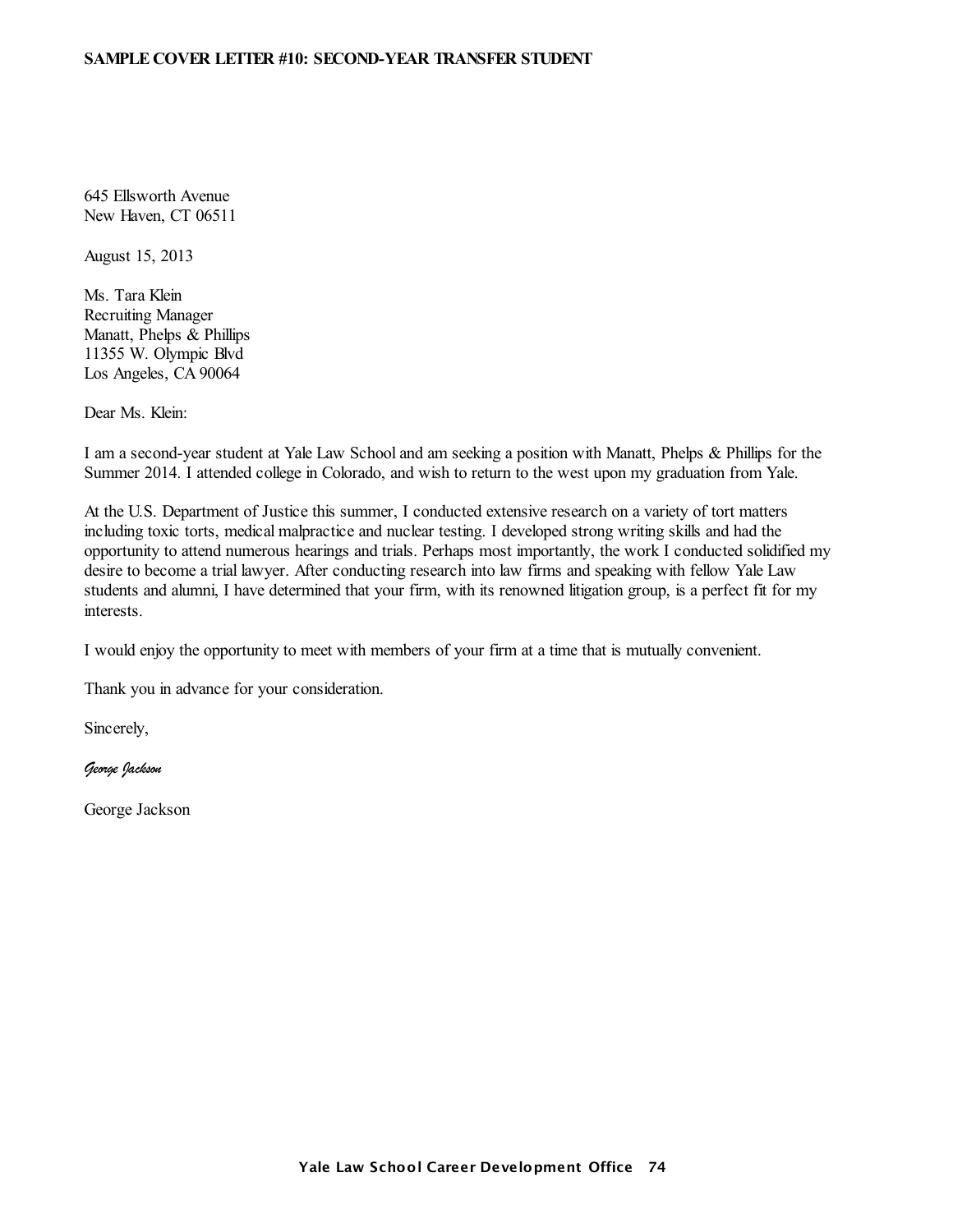#### **GEORGEJACKSON**

645 Ellsworth Avenue • New Haven, CT 06511 • (203) 782-2634 • george.jackson@yale.edu

# **EDUCATION**

**Yale Law School**, New Haven, CT J.D. expected, June 2015

**Vermont Law School**, South Royalton, VT

J.D. candidate, transferred after first year, 2012-2013 *Rank*: 2/150 *Honors*: *Vermont Law Review*, selected for membership based on first-year grades Moot Court Competition, Finalist American Jurisprudence Book Award for Constitutional Law

**University of Colorado**, Boulder, CO

M.A., History, May 2010

|                    | A.B., <i>summa cum laude</i> , Asian Studies, June 2009 |
|--------------------|---------------------------------------------------------|
| Honors:            | Phi Beta Kappa                                          |
|                    | Wilson Prize in Asian Studies                           |
| <i>Activities:</i> | University of Colorado Marching Band                    |
|                    | Sigma Nu Fraternity, President                          |

# **EXPERIENCE**

**U.S. Department of Justice,** Civil Division, Torts Branch, Washington, D.C. Summer 2013 *Legal Intern*. Researched and drafted briefs and memoranda on 11th Amendment issues. Assisted at depositions and in trial preparation by participating in strategy sessions, interviewing potential witnesses, drafting witness statements and organizing deposition and trial exhibits.

### **University of Colorado**, Boulder, CO 2010 - 2012

*Adjunct Professor of History*. Taught history courses at all levels, from freshman survey of world history to graduate seminars. Conducted weekly small group seminars for students. Supervised graduate students' thesis work and dissertations. Counseled graduate students seeking employment. Conducted independent research and wrote numerous papers and articles on the effects of war in Southeast Asia.

#### **PUBLICATIONS AND PRESENTATIONS**

Wrote numerous articles published in national and international journals. Presented two papers at national conferences.

#### **SKILLS AND INTERESTS**

Fluent in Mandarin Chinese and Russian. Enjoy Golf.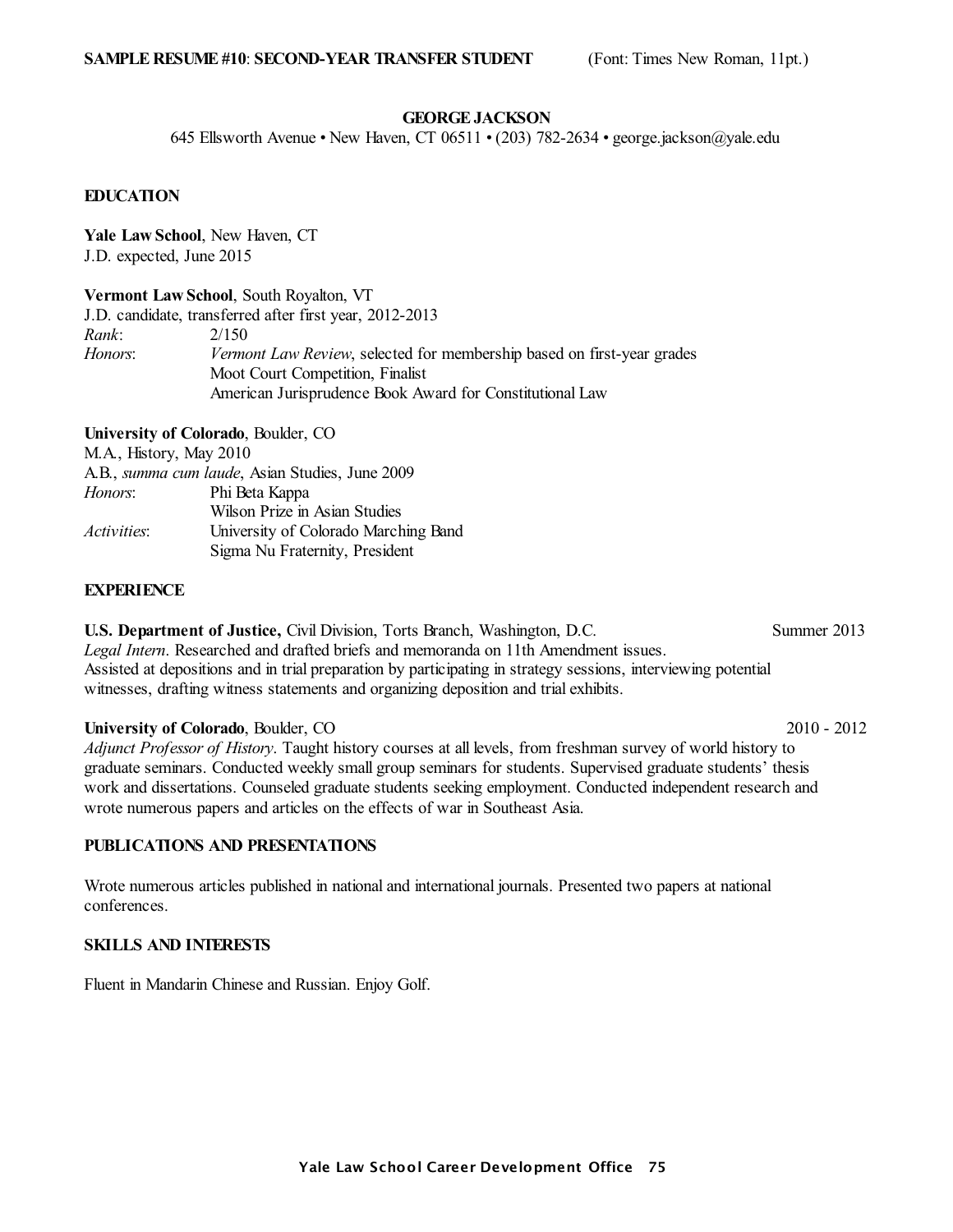#### **SAMPLE COVER LETTER #11: THIRD-YEAR STUDENT**

91 Lyman Orchard Way New Haven, CT 06511 (203) 555-1212

August 15, 2013

Trisha Weiss Manager, Legal Recruiting Shearman & Sterling 599 Lexington Avenue New York, NY 10022-6069

Dear Ms. Ryan:

I am a third-year student at Yale Law School and I am seeking a position with your firm for the Fall 2014. I understand from our Career Development Office that you are not currently scheduled to interview third-year students at Yale during our Fall Interview Program. I am hoping that you will consider interviewing me either while you are here for FIP or at another time more convenient for you.

This past summer I worked for the D.C. office of Arnold & Porter in their Litigation and Employee Benefits Departments. The firm's summer program provided me with excellent training through substantive legal assignments, including drafting summary judgment motions and conferring with clients regarding legal strategy.

Although I received an offer to return to Arnold & Porter upon graduation, I am interested in exploring employment with Shearman & Sterling for several reasons. First, I met and spoke with Linda Rappaport, Practice Group Leader in your Executive Compensation and Employee Benefits Group, at a New York Bar Association Women's Luncheon this summer. I am interested in the substantive legal work conducted by that group, and was impressed with Ms. Rappaport's description of Shearman & Sterling's initiatives relating to the advancement of women in the legal profession. Moreover, I understand that your firm has taken steps to decrease associate attrition which have proven successful. Finally, after spending many weekends in the Big Apple while a student at Yale, I have decided to commence my legal career in New York City.

I look forward to having the opportunity to discuss these issues with you further. Please do not hesitate to call if you need more information or would like to schedule an interview. Thank you.

Sincerely,

*Marisa Cooper*

Marisa Cooper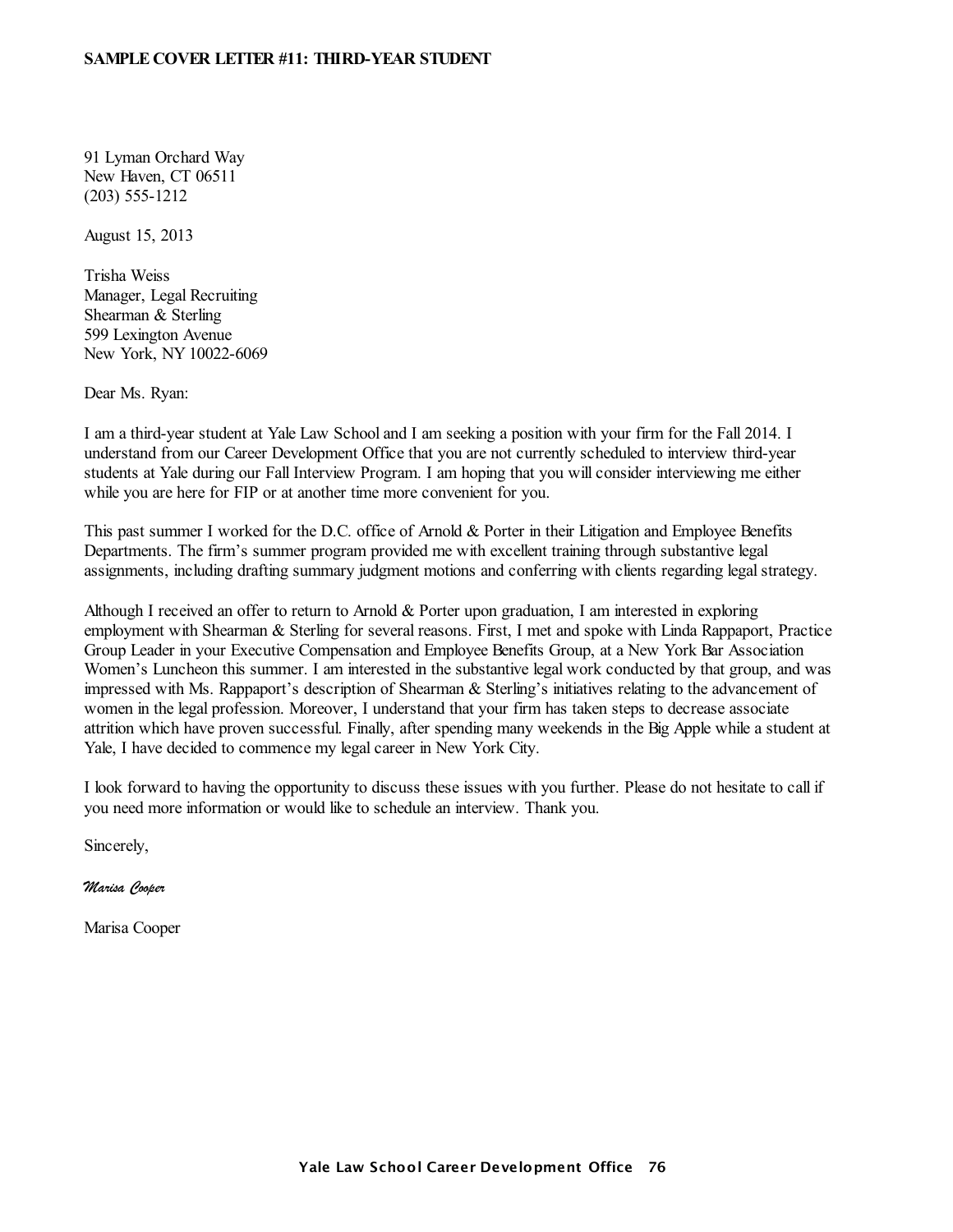#### **MARISA COOPER**

91 Lyman Orchard Way New Haven, Connecticut 06511 (203) 555-1212; marisa.cooper@yale.edu

# **EDUCATION**

#### **YALELAW SCHOOL**, New Haven, CT

J.D. expected, June 2014 Activities: *Yale Journal of Law and Feminism Yale Journal on Regulation* Yale Law Women

#### **DARTMOUTH COLLEGE**, Hanover, NH

|             | A.B., Comparative Religion and German, May 2010                       |
|-------------|-----------------------------------------------------------------------|
| Honors:     | Phi Beta Kappa                                                        |
|             | Dudley Prize for excellence in Religious Studies                      |
|             | Class of 1936 Women's Award for outstanding contribution to Dartmouth |
| Activities: | Advisory Committee on Investor Responsibility, Student Appointee      |
|             | Student Support Network Hotline, Founder and Director                 |
|             | Collis Student Center Governing Board, Chairperson                    |

#### **EXPERIENCE**

#### **ARNOLD & PORTER**, Washington, DC

**Summer** *Associate* Summer 2013 Drafted briefs in support of litigation matters including civil and class action complaints, summary judgment motions and demand for compliance actions. Researched and analyzed case and statutory law under the Employee Retirement Income Security Act and summarized research in legal memorandum to client company relating to dispute regarding employee pension plan. *Received offer of permanent employment.*

## **NATIONAL HEALTH LAW PROGRAM**, Washington, DC

*Law Clerk* Summer 2012 Monitored congressional hearings on health care issues. Researched and drafted memoranda in response to questions from supervising attorneys on numerous topics including the legal ramifications of requiring pregnant women to be tested for the HIV virus during third trimester of pregnancy. Wrote article on the health care concerns of welfare mothers for *Health Advocate* newsletter.

# **MASSACHUSETTS GENERAL HOSPITAL**, Boston, MA

#### *Social Work Associate* 2010-2012

Assisted patients and families with adjustment to illness, discharge planning, and management of benefits and public entitlements. Presented cases in departmental Grand Rounds and in weekly medical/social work rounds. Served on Social Services Department Committee.

# **ERIE CERAMIC ARTS COMPANY**, Erie, PA

#### *Human Resources Assistant* Summer 2010

Wrote employee handbook, including sections relating to employee rights and responsibilities. Updated personnel policies to comply with existing law and company policy. Organized hazardous material safety data for compliance with OSHA regulations.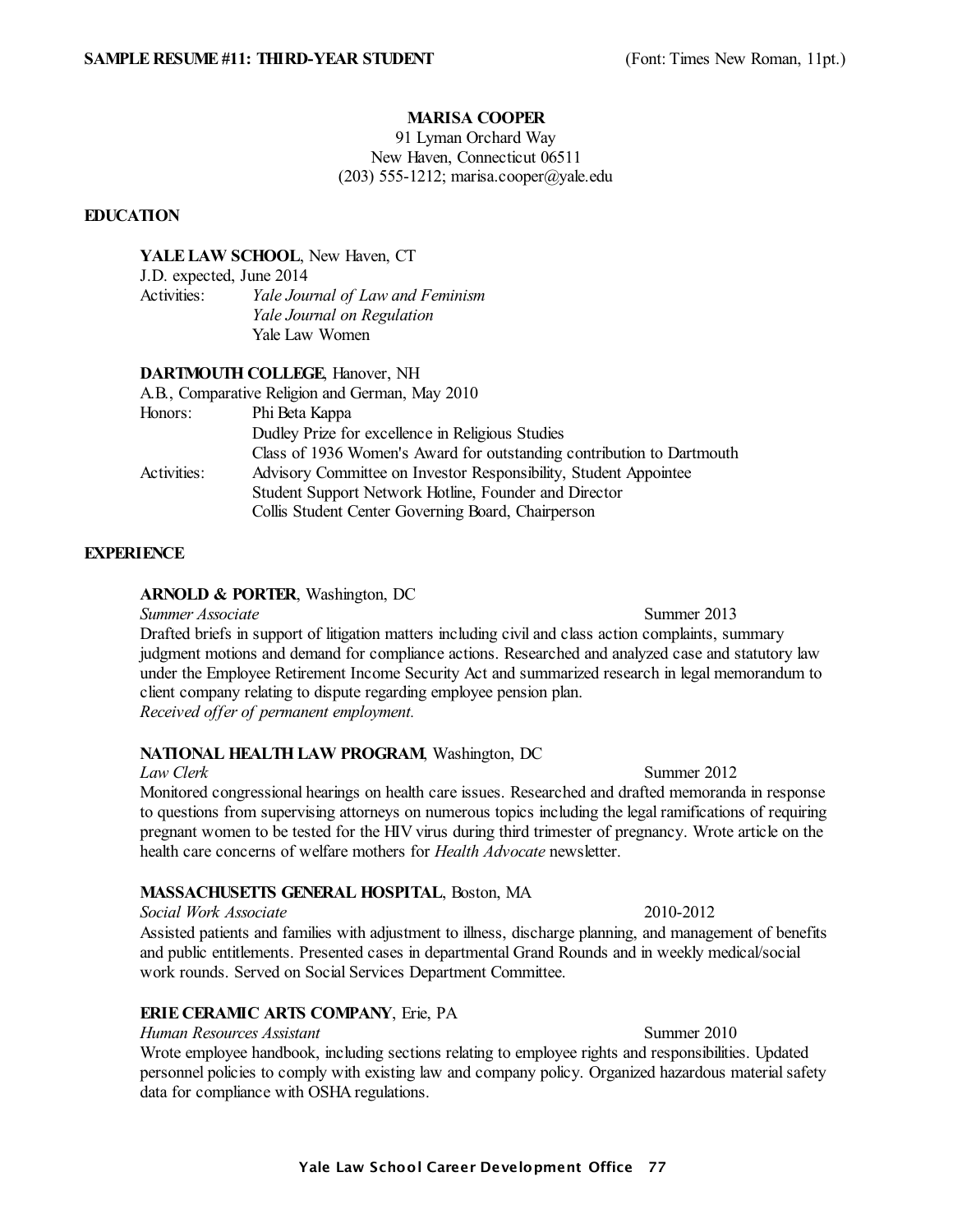1145 Chapel St., Apt. 2A New Haven, CT 06511 (203) 542-3556

September 1, 2013

Merritt W. Clark, Esq. Texas Civil Rights Project 2212 E. Martin Luther King Boulevard Austin, TX 78702-1344

Dear Mr. Clark:

I am a third-year student at Yale Law School, expecting my degree in June of 2014. I am seeking a permanent position and am very interested in the Texas Civil Rights Project. I am from Denton, Texas and plan to live in the state after graduation. The Civil Rights Project interests me because of its commitment to investigation and advocacy in the field of civil liberties. I am especially intrigued by your work in prisoners' issues, including police misconduct, prisoners' rights and death penalty defense.

As my resume indicates, I have taken the opportunity to gain practical experience in these fields, as well as in other human rights areas, in the summers during law school and in the academic year. I have also structured my academic experience around this interest, conducting graduate psychology research on behavior in the criminal and corrections contexts and continuing similar research in the juvenile system in law school. I look forward to applying this research and experience as a practicing attorney.

I will be in the Dallas area from January 15 to January 21 and would welcome the opportunity to speak with you about a position in the Civil Rights Project. Thank you for your consideration. I look forward to speaking with you.

Sincerely,

*Meg Pryor*

Meg Pryor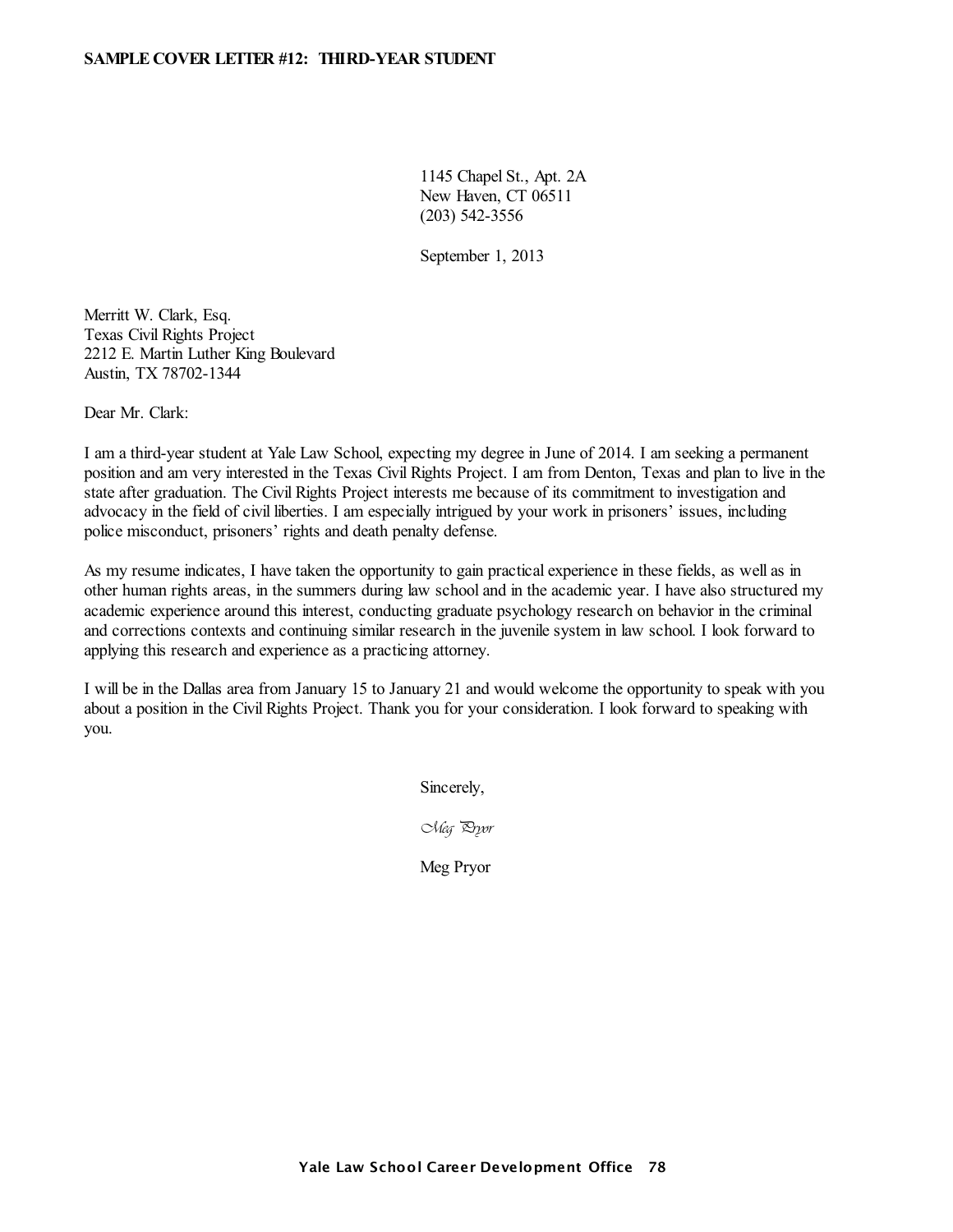#### **MEG PRYOR**

1145 Chapel St., Apt. 2A, New Haven, CT 06511 (203) 542-3556 meg.pryor@yale.edu

#### **EDUCATIO N**

**YALE LAW SCHO O L**, J.D. expected, June 2014 ACTIVITIES: *Yale Journal of Law and Feminism*, Articles Editor Greenhaven Prison Project, Director Students for Social Justice

**UNIVERSITY O F WISCO NSIN**, M.A. in Psychology, specialization in Behavior Analysis, 2011

| PRINCETON UNIVERSITY, B.A. in Psychology, 2008 |                                                  |  |
|------------------------------------------------|--------------------------------------------------|--|
| HONORS:                                        | magna cum laude                                  |  |
| <b>ACTIVITIES:</b>                             | Undergraduate Student Government, Vice President |  |
|                                                | Association of Women in Science                  |  |

#### **EXPERIENCE**

**YALE LAW SCHO O L**, Professor Stephen B. Duke, New Haven, CT Fall 2013 – present Research alternative sentences for juvenile offenders, their success, and the political and factual precursors to their implementation.

**SO UTHERN CENTER FO R HUMAN RIGHTS**, Birmingham, AL July – August 2013 Researched and wrote memoranda and interviewed clients in preparation for litigation challenging conditions for physically disabled prisoners.

**BRADLEY ARANT ROSE & WHITE, Birmingham, AL May – June 2013** Wrote memorandum for health care division on the impact of legislation mandating third-party reimbursement for registered nurses. Assisted in preparation of pre-trial memorandum for litigation regarding disability coverage for short-term mental health problems.

**PROSECUTION EXTERNSHIP, Yale Law School, New Haven, CT Fall 2012 – Spring 2013** Assisted state prosecutor specializing in career criminals. Examined witnesses and presented arguments in court proceedings.

**PUBLIC DEFENDER SERVICE O F THEDISTRICT O F CO LUMBIA**, Washington, DC Summer 2012 Represented indigent clients in District of Columbia Superior Court on a variety of state criminal charges. Participated in client interviews, negotiated on behalf of clients, and represented clients in court proceedings.

## **PUBLICATIO N**

Note, "Uneasy Bedfellows: Bridging the Philosophical Gap That Paralyzes the Use of Psychological Data in Habeas Proceedings," *108 YALE L. J. 47* (2012).

#### **SKILLS AND INTERESTS**

Fluent in French. Basic knowledge of Spanish. Habitat-for-Humanity volunteer.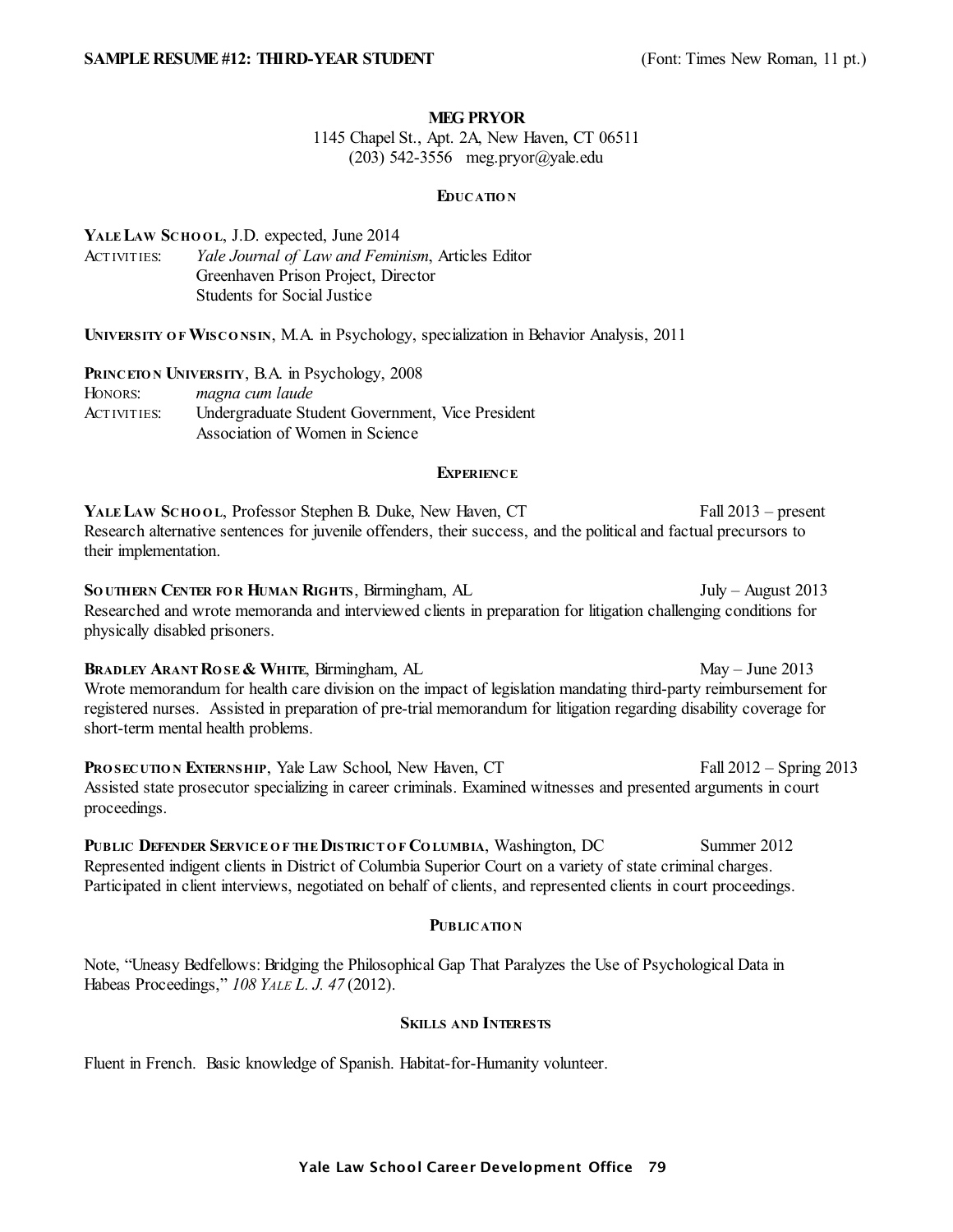#### **SAMPLE COVER LETTER #13: THIRD-YEAR STUDENTWITH TRADITIONAL CLERKSHIP**

111 Cottage Street, Apt. 2A New Haven, CT 06511

September 30, 2013

Bryan Stevenson, Esq. Executive Director, Equal Justice Initiative 122 Commerce Street Montgomery, Alabama 36104

#### RE: Summer 2013 Volunteer Internship

Dear Mr. Stevenson:

I will graduate from Yale Law School in June 2014 and begin a clerkship with the Honorable Carolyn Dineen King (5th Cir.) in September. I would be very interested in a summer internship with the Equal Justice Initiative before my clerkship. My first law school summer internship at the Southern Poverty Law Center introduced me to Montgomery and the public interest legal community in Alabama. Since that summer, my desire to return to my home state and represent individuals in need has only strengthened.

EJI offers a unique combination of significant litigation and valuable research in capital punishment, juvenile justice, and criminal justice. I have spent both summers developing litigation skills, first at a public interest organization, then at a boutique public interest law firm in Atlanta. At Yale Law School, I also honed my research and writing as a research assistant for Prof. Robert Gordon, Articles Editor of the *Yale Law & Policy Review*, and a participant in moot court. EJI offers me a perfect opportunity to combine my interests in legal research with hands-on trial work.

I plan to come home to Alabama during the week of October 17 and would be happy to speak with you or others about internship opportunities. I will contact your office within the next two weeks to see whether an interview might be arranged.

I have enclosed a resume, list of references, and short writing sample for your review. Thank you for your consideration.

Very truly yours,

*Forrest Gump*

Forrest Gump, Jr.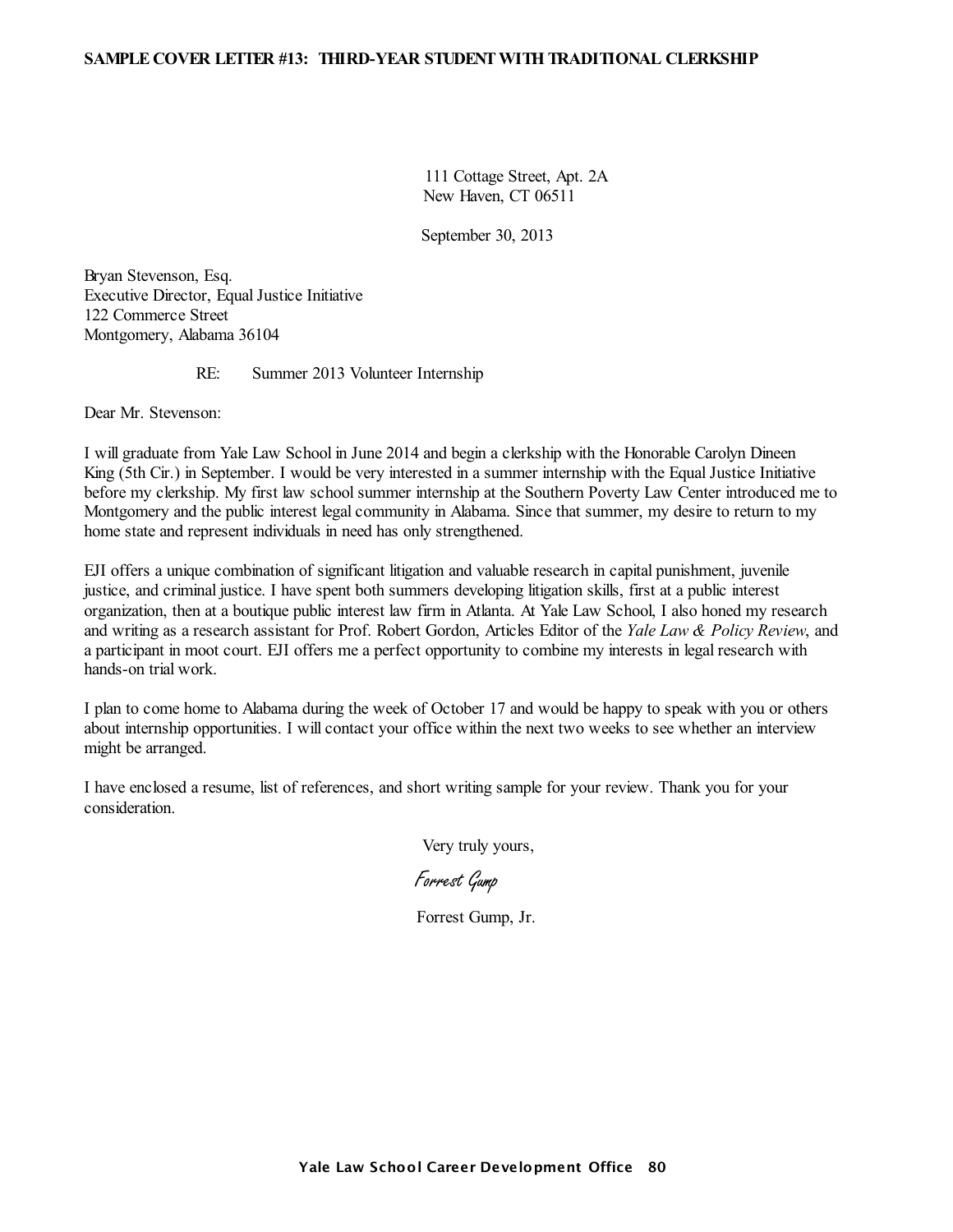# **FO RRESTGUMP, JR**.

111 Cottage Street, Apt. 2A . New Haven, CT 06511 .  $203.555.5555$   $\bullet$  gumpjr $\omega$ yale.edu

#### **EDUCATIO N**

**YALE LAW SCHO O L**, New Haven, CT J.D. expected June 2014 *Activities*: Coker Fellow, Prof. Daniel Markovits (teaching assistant for Contracts small group) Research Assistant, Prof. Robert Gordon Articles Editor, *Yale Law & Policy Review* Board Member, Morris Tyler Moot Court of Appeals Nonprofit Organizations Clinic Six Angry Men *a cappella* group

**UNIVERSITY O F ALABAMA**, Tuscaloosa, AL

|                    | B.A., <i>summa cum laude</i> , American Studies and French, May 2010                            |
|--------------------|-------------------------------------------------------------------------------------------------|
| Honors:            | Phi Beta Kappa                                                                                  |
|                    | Algernon Sydney Sullivan Award (outstanding male & female members of senior class)              |
|                    | President, Iota Circle of Omicron Delta Kappa (national leadership honor society)               |
|                    | University Honors Program                                                                       |
|                    | Honors Thesis: Racial Idiom: The Evolution of Racially Coded Speech in Alabama Politics 1950-70 |
| <i>Activities:</i> | Rules Committee Chair, Student Senate                                                           |
|                    | Tenor, University Singers (selected by Music faculty in competitive audition)                   |
|                    | Columnist, The Crimson White (student daily newspaper)                                          |

#### **EXPERIENCE**

**HO N. CARO LYN DINEEN KING**, U.S. Court of Appeals for the Fifth Circuit, Houston, TX 2014 - 2015 *Prospective Law Clerk.*

#### **BO NDURANT, MIXO N & ELMO RE**, Atlanta, GA Summer 2013

*Summer Associate*. Staffed variety of civil matters at boutique litigation firm. Drafted interrogatories, requests for production, and deposition questions in Title VII suit against a regionalseafood wholesaler. Researched and drafted memorandum analyzing potential Truth in Lending Act violations in auto financing schemes. Drafted section of Eleventh Circuit brief challenging the legality of a sheriff's search of a houseboat at a private marina.

**SO UTHERN PO VERTY LAW CENTER**, Montgomery, AL Summer 2012

*Summer Intern*. Participated in all aspects of trial preparation for civil suit brought on behalf of mentallychallenged African-American man beaten by four white men, which resulted in a \$9 million jury verdict. Interviewed potential witnesses, prepared trial exhibits, drafted responses to discovery objections, and assisted in preparation of jury instructions. Attended discovery and settlement conferences.

#### **U.S. REPRESENTATIVE JO BO NNER** (R-AL), Washington, DC 2010-2011

*Legislative Correspondent*. Investigated constituent issues concerning a variety of government benefits and drafted responses to constituent queries. Regularly updated content for Constituent Services section of Congressman Bonner's website and drafted material for monthly e-newsletter.

#### **SKILLS AND INTERESTS**

Fluent in French. Enjoy running, table tennis, and Cajun zydeco music.

# Yale Law School Career Development Office 81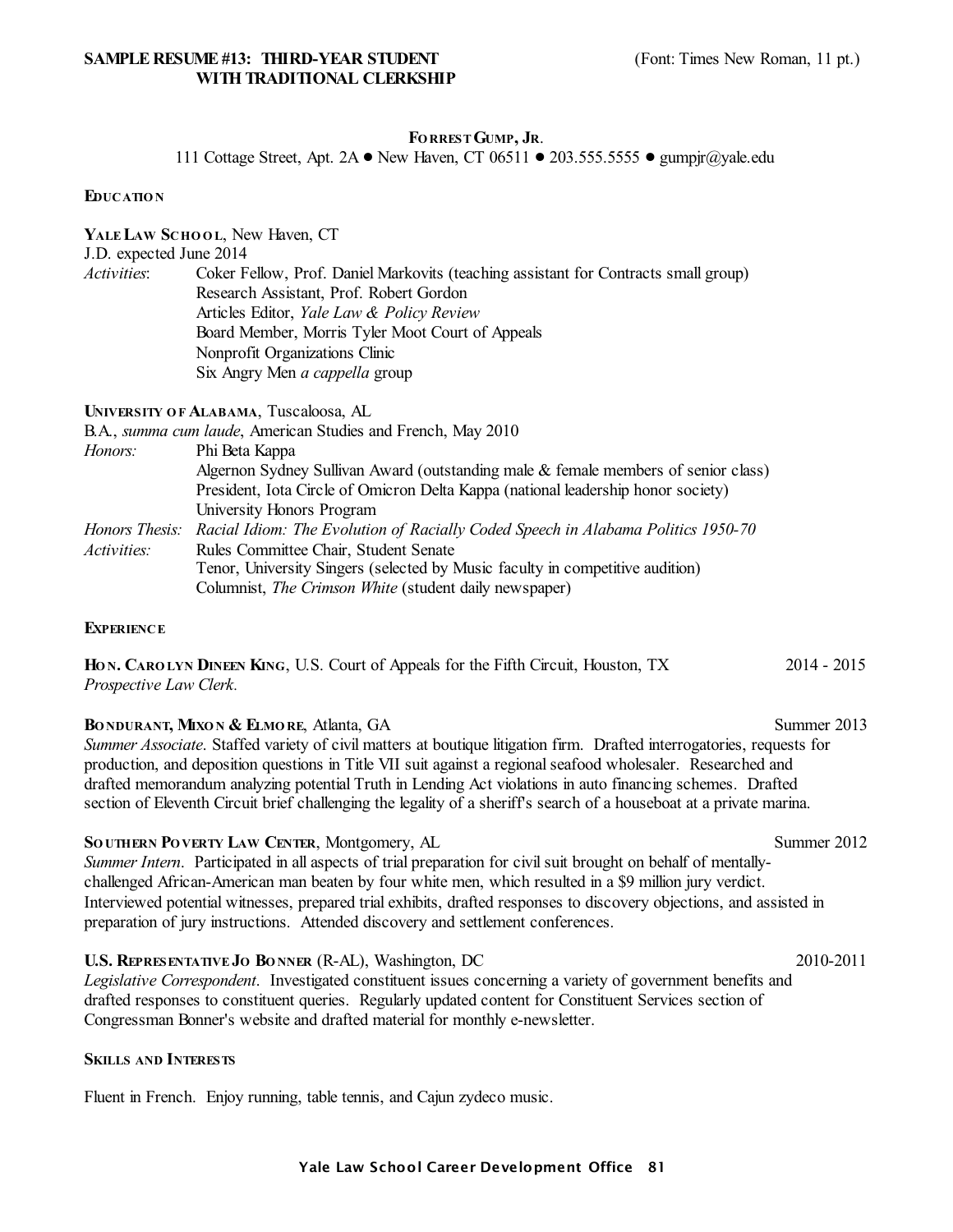### **WRITING SAMPLE**

Ellenor Frutt Box 208203 New Haven, CT 06520 (203)436-5555

As a summer associate at Jarndyce & Jarndyce, I prepared the attached memorandum for a *pro bono* assignment in the litigation department. The memorandum examined whether the fees charged by commercial tax preparers for "instant refund loans" would violate the state usury laws in New York, New Jersey, Pennsylvania, or Connecticut.

To preserve client confidentiality, all individual names and locations have been changed, and some portions have been redacted (as indicated in brackets in the text). I have received permission from my employer to use this memorandum as a writing sample.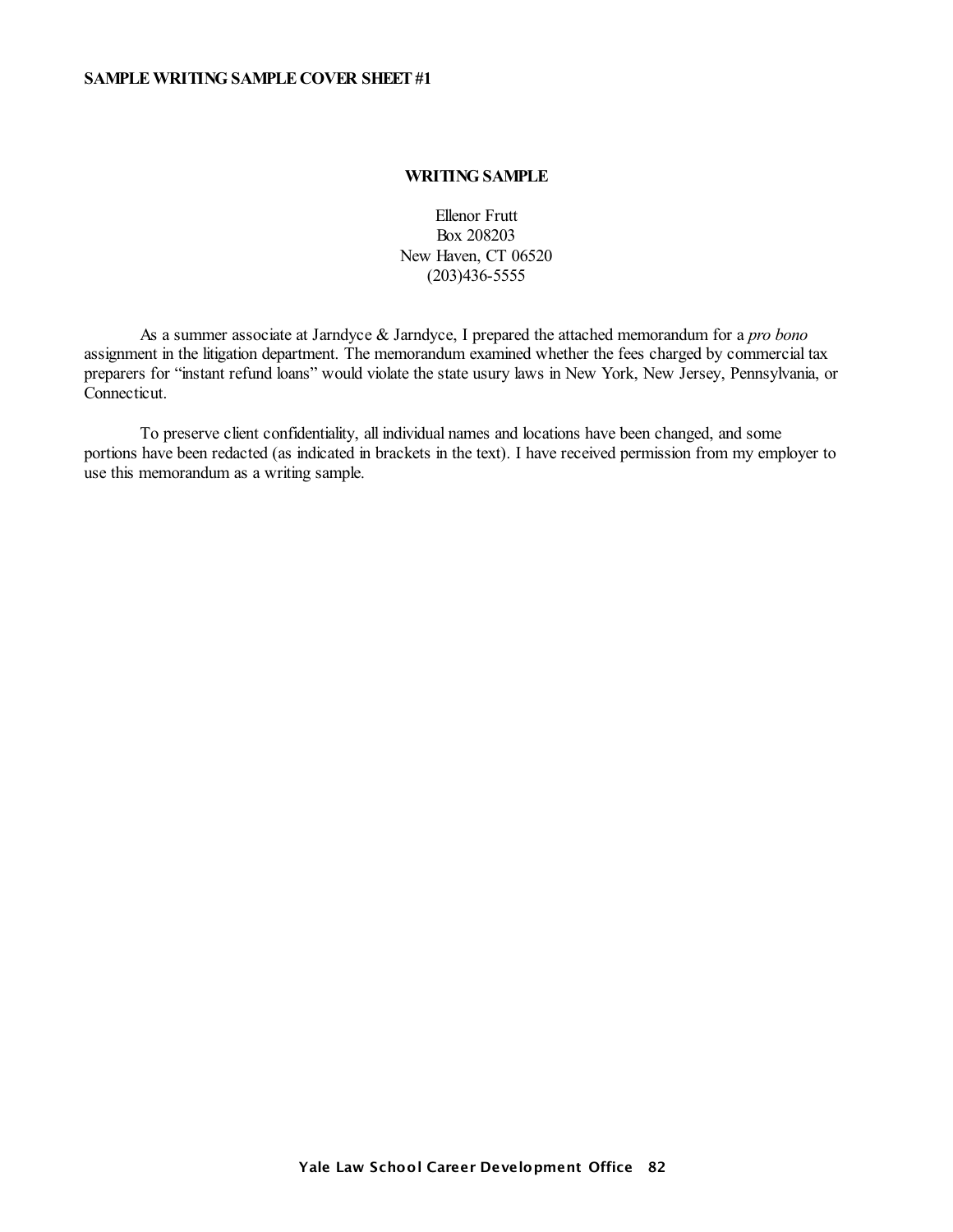#### **WRITING SAMPLE**

Serena Southerlyn Box 208304 New Haven, CT 06520 (203) 436-8888

The attached writing sample is an excerpt from a brief submitted for the Morris Tyler Moot Court of Appeals competition. The case involved a challenge to the Connecticut sex offender registration statute.<sup>1</sup> The competition problem differed somewhat from the actual case then pending before the United States Supreme Court, and competitors were not permitted to rely on materials submitted to the Court. The questions presented for competition were:

- 1. Does Connecticut's sex offender registration law implicate an offender's liberty interest by listing offenders in an undifferentiated registry and violate an offender's due process rights by failing to afford an offender a hearing on his current dangerousness before publishing true and accurate information about him and his conviction history?
- 2. Does Connecticut's sex offender registration law, on its face or as implemented, impose punishment for purposes of the Ex Post Facto Clause of the United States Constitution?

I represented the petitioner, the Connecticut Department of Public Safety. I chose the section of brief addressing the Ex Post Facto Clause as my writing sample.

<sup>1</sup> The first paragraph would also be the appropriate place to summarize any facts in the case necessary to understand the argument, instead of including a lengthy statement of facts.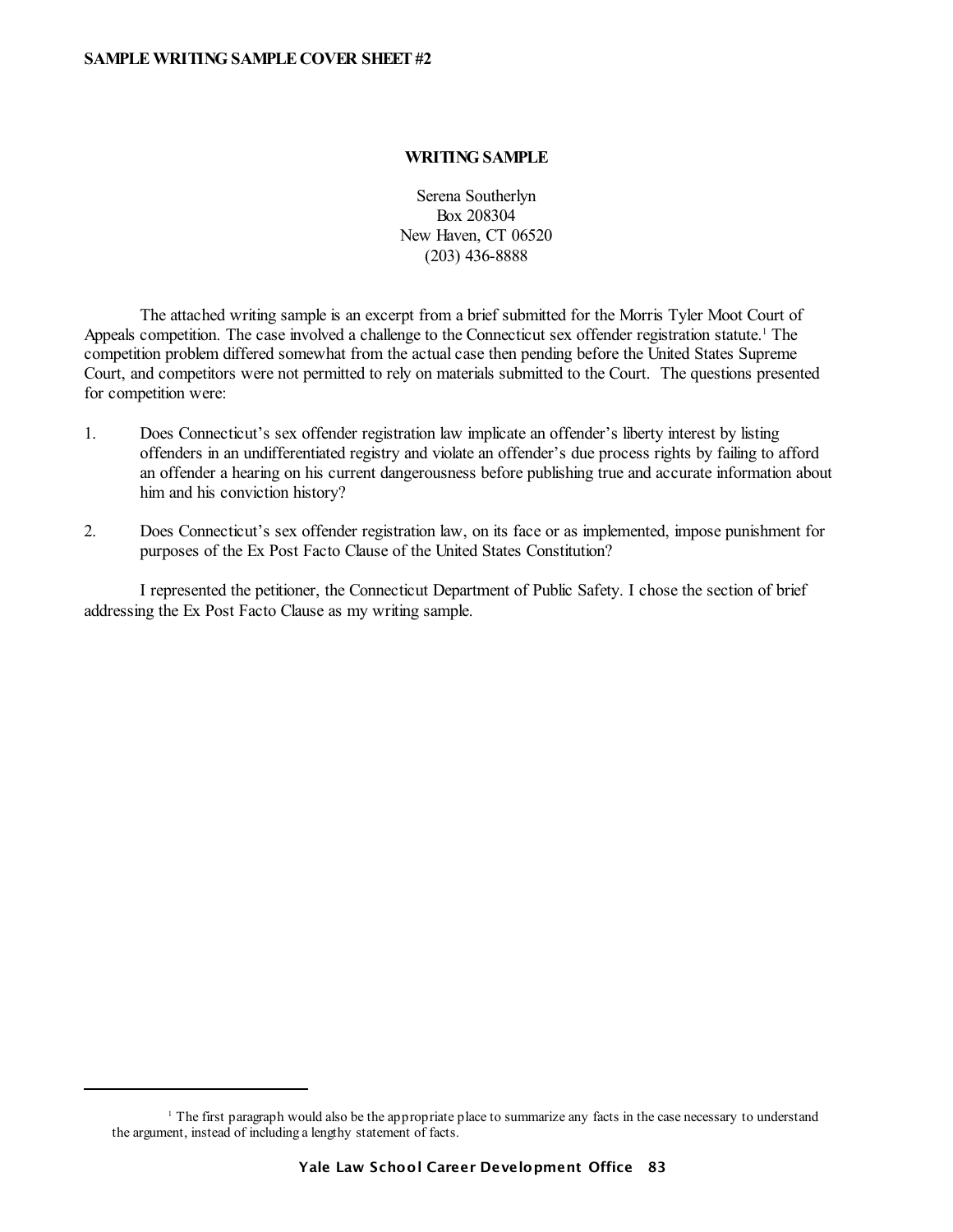#### **LISTOF REFERENCES**

### **JOHN Q. STUDENT**

P.O. Box 208203 New Haven, CT 06520-8203 (203) 432-8000 john.student@yale.edu

#### **Samuel Lembo, Esq.**

New Haven Legal Assistance 426 State Street New Haven, CT 06510 (203) 946-4811 slembo@nhla.org Supervising attorney for the Temporary Restraining Order Project

# **Alvin Klevorick**

John Thomas Smith Professor of Law and Professor of Economics Yale Law School P.O. Box 208215 New Haven, CT 06520-8215 (203) 432-0000 alvin.klevorick@yale.edu Torts Professor

#### **Elizabeth Merwin, Esq.**

Southeastern Rural Mental Health Research Center University of Virginia, Health Science Center, Box 393 Charlottesville, VA 22908 (804) 982-3273 e.merwin@srmhrc.org Former employer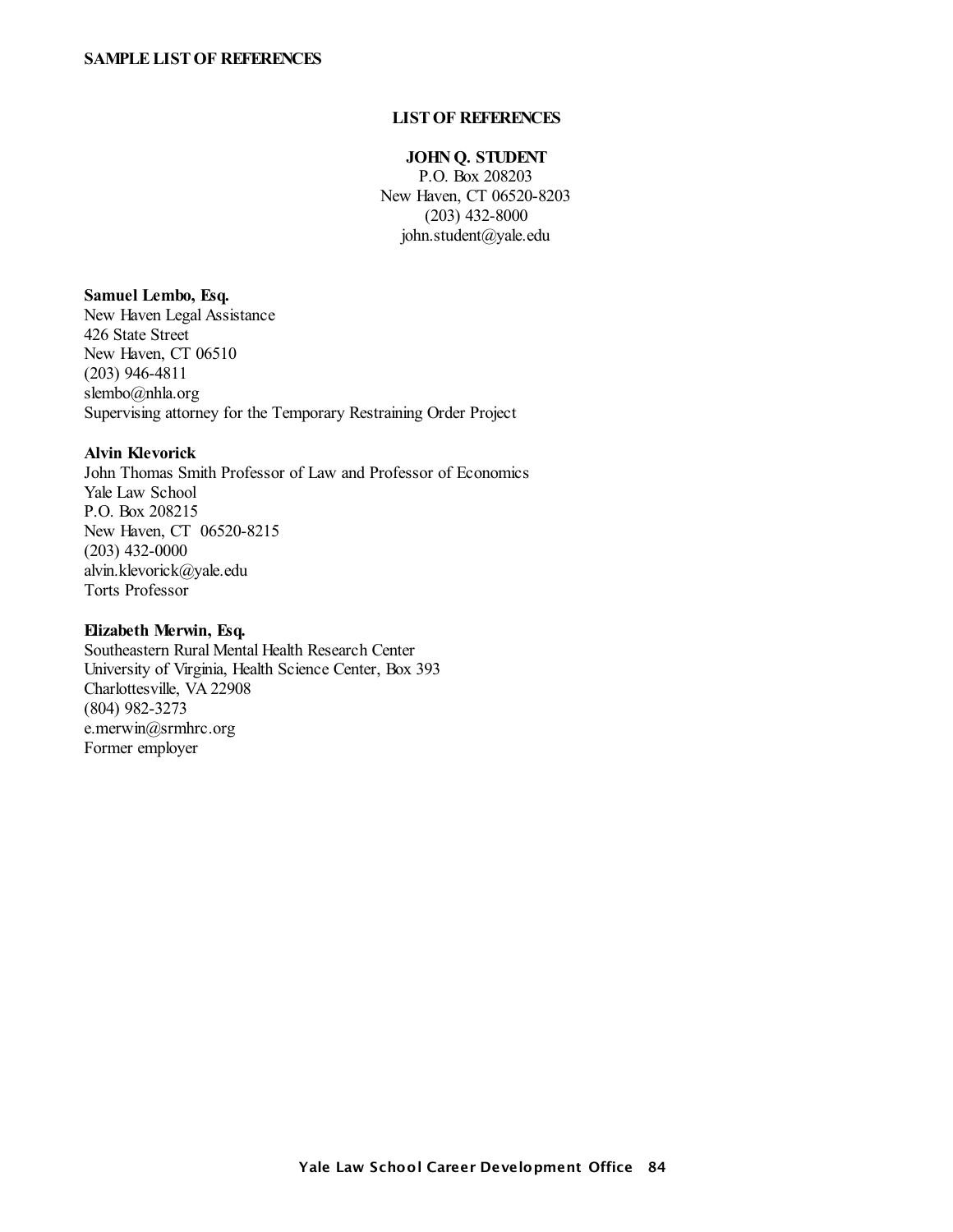#### **SAMPLETHANK YOU EMAIL**

| To:      | john.hamilton@oag.state.va.us |
|----------|-------------------------------|
| From:    | john.student@yale.edu         |
| Subject: | My interview with your office |
| Date:    | February 15, 2014             |

Dear Mr. Hamilton:

Thank you for taking the time to interview me yesterday for a first-year summer internship position in the Attorney General's office. I enjoyed hearing about your recent court battle with the State of Maryland regarding property rights to the Potomac River. As a resident of Virginia, I certainly hope that your arguments prevail. I also appreciated your insights into the daily tasks and responsibilities of attorneys in your office.

Please pass my thanks along to Ms. Cole-Amos, who was very hospitable in showing me around the office. I remain very interested in a summer position and look forward to hearing from you soon.

Sincerely,

John Q. Student Yale Law School